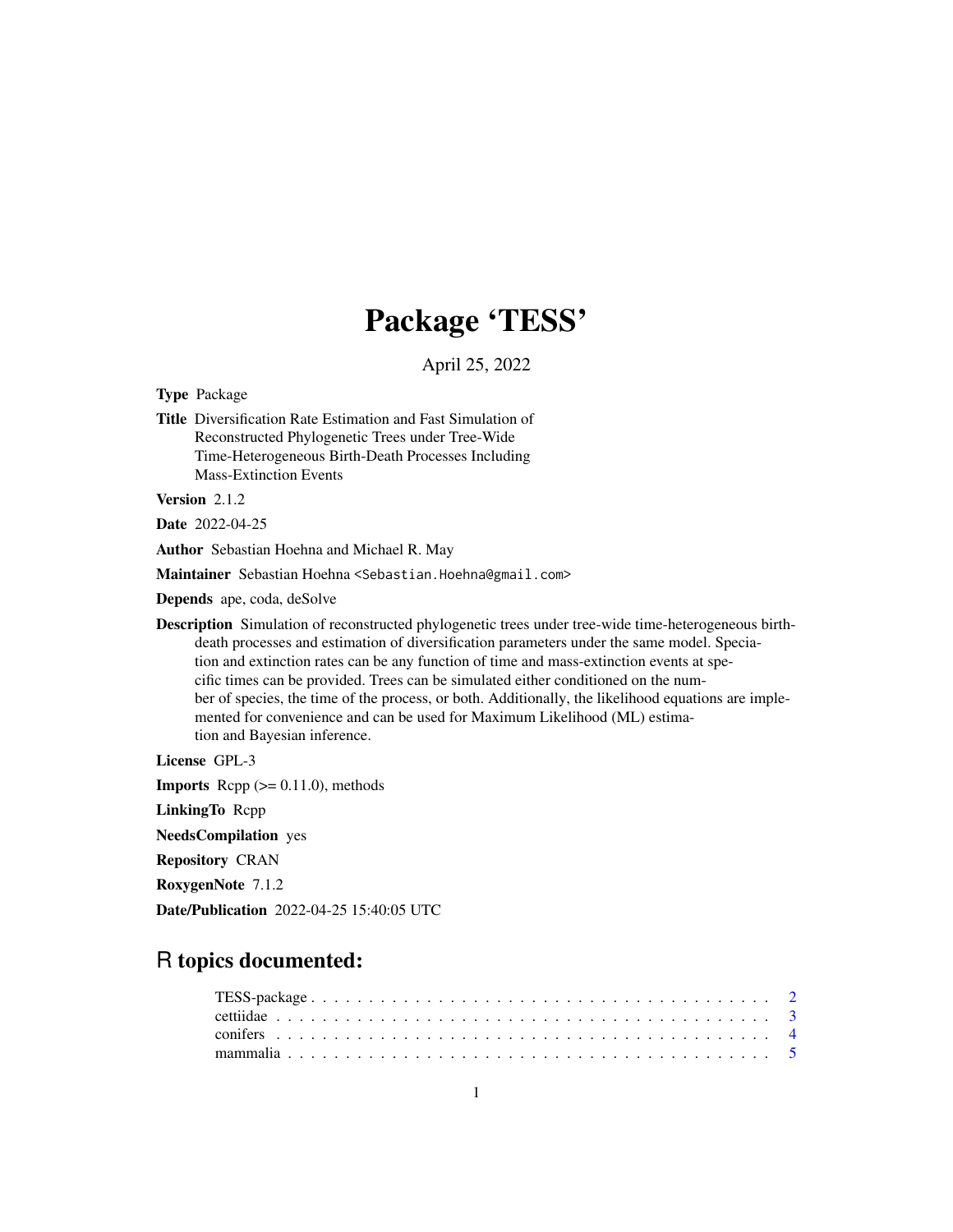# <span id="page-1-0"></span>2 TESS-package

#### $\blacksquare$

TESS-package *Diversification rate estimation and fast simulation of reconstructed phylogenetic trees under tree-wide time-heterogeneous birth-death processes including mass-extinction events*

# Description

Simulation of reconstructed phylogenetic trees under tree-wide time-heterogeneous birth-death processes and estimation of parameters under the same model. Speciation and extinction rates can be any function of time and mass-extinction events at specific times can be provided. Trees can be simulated either conditioned on the number of species, the time of the process, or both. Additionally, the likelihood equations are implemented for convenience and can be used for Maximum Likelihood (ML) estimation and Bayesian inference.

# Details

| Package:  | <b>TESS</b> |
|-----------|-------------|
| Type:     | Package     |
| Version:  | 2.1.0       |
| Date:     | 2015-10-23  |
| License:  | $GPL-3$     |
| LazyLoad: | yes         |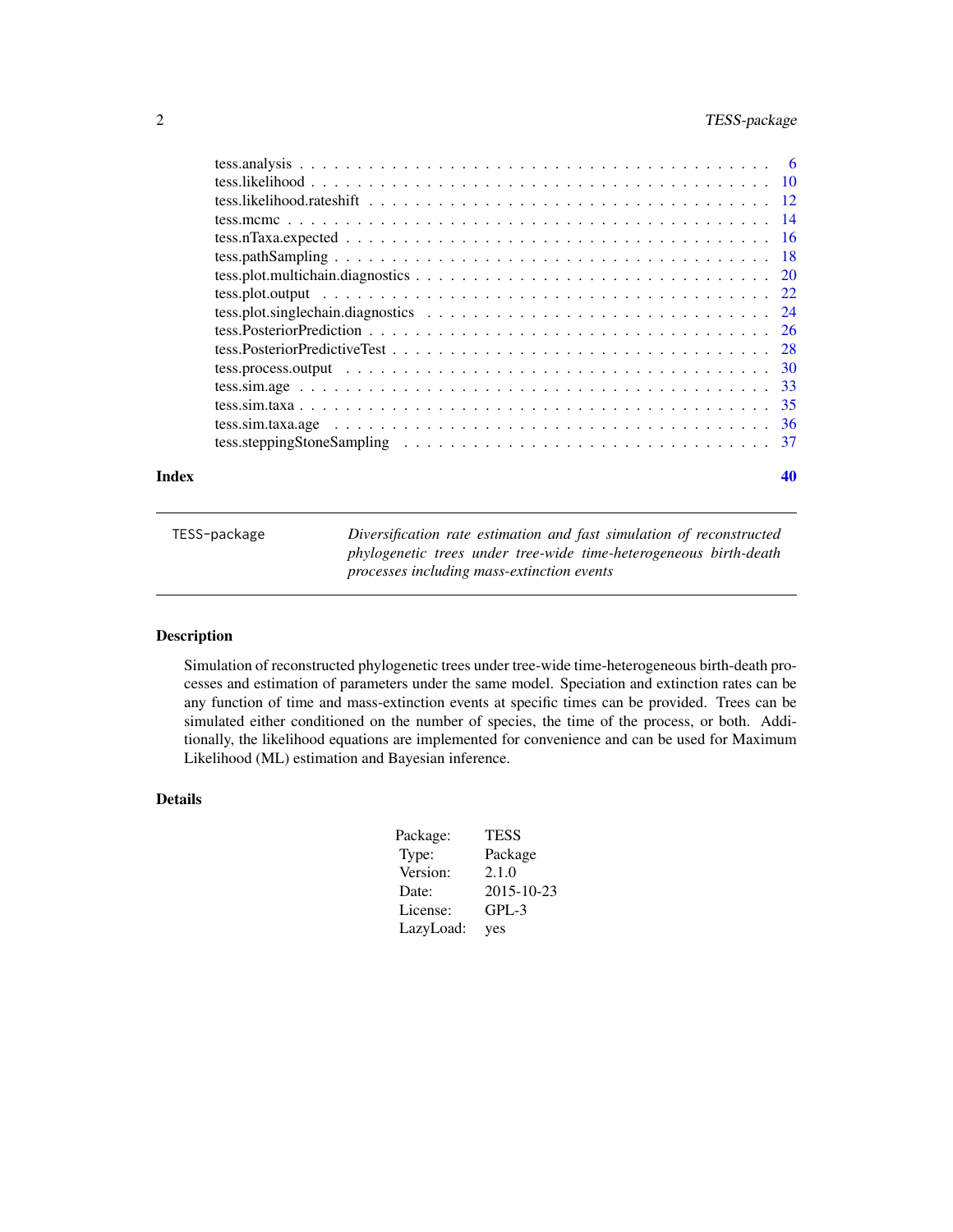#### <span id="page-2-0"></span>cettiidae 3

#### Author(s)

Sebastian Hoehna and Michael R. May

Maintainer: Sebastian Hoehna <Sebastian.Hoehna@gmail.com>

# References

S. Hoehna: Fast simulation of reconstructed phylogenies under global, time-dependent birth-death processes. 2013, Bioinformatics, 29:1367-1374.

S. Hoehna: Likelihood inference of non-constant diversification rates with incomplete taxon sampling. 2014, PLoS One, 9(1), e84184.

S. Hoehna: The time-dependent reconstructed evolutionary process with a key-role for mass-extinction events. 2015, Journal of Theoretical Biology, 380, 321-331.

S. Hoehna, MR May and BR Moore: TESS: Bayesian inference of lineage diversification rates from (incompletely sampled) molecular phylogenies in R. 2015, Bioinformatics.

MR May, S. Hoehna, and BR Moore: A Bayesian approach for detecting mass-extinction events when rates of lineage diversification vary. 2015, Systematic Biology

#### See Also

ape coda

cettiidae *Cettiidae phylogeny from Alstroem et al. (2011)*

## Description

This phylogeny describes the species relationship and divergence times of the bird family Cettiidae, published in Alstroem et al. (2011).

#### Usage

data(cettiidae)

## Format

The phylogeny is stored as an object of class "phylo". The structure is described in the help page of the function [read.tree](#page-0-0) of the package [ape](#page-0-0).

#### Source

Alstroem, P., Hoehna, S., Gelang, M., Ericson, P.G.P, and Olsson, U. (2011) Non-monophyly and intricate morphological evolution within the avian family Cettiidae revealed by multilocus analysis of a taxonomically densely sampled dataset, BMC Evolutionary Biology, 11:352.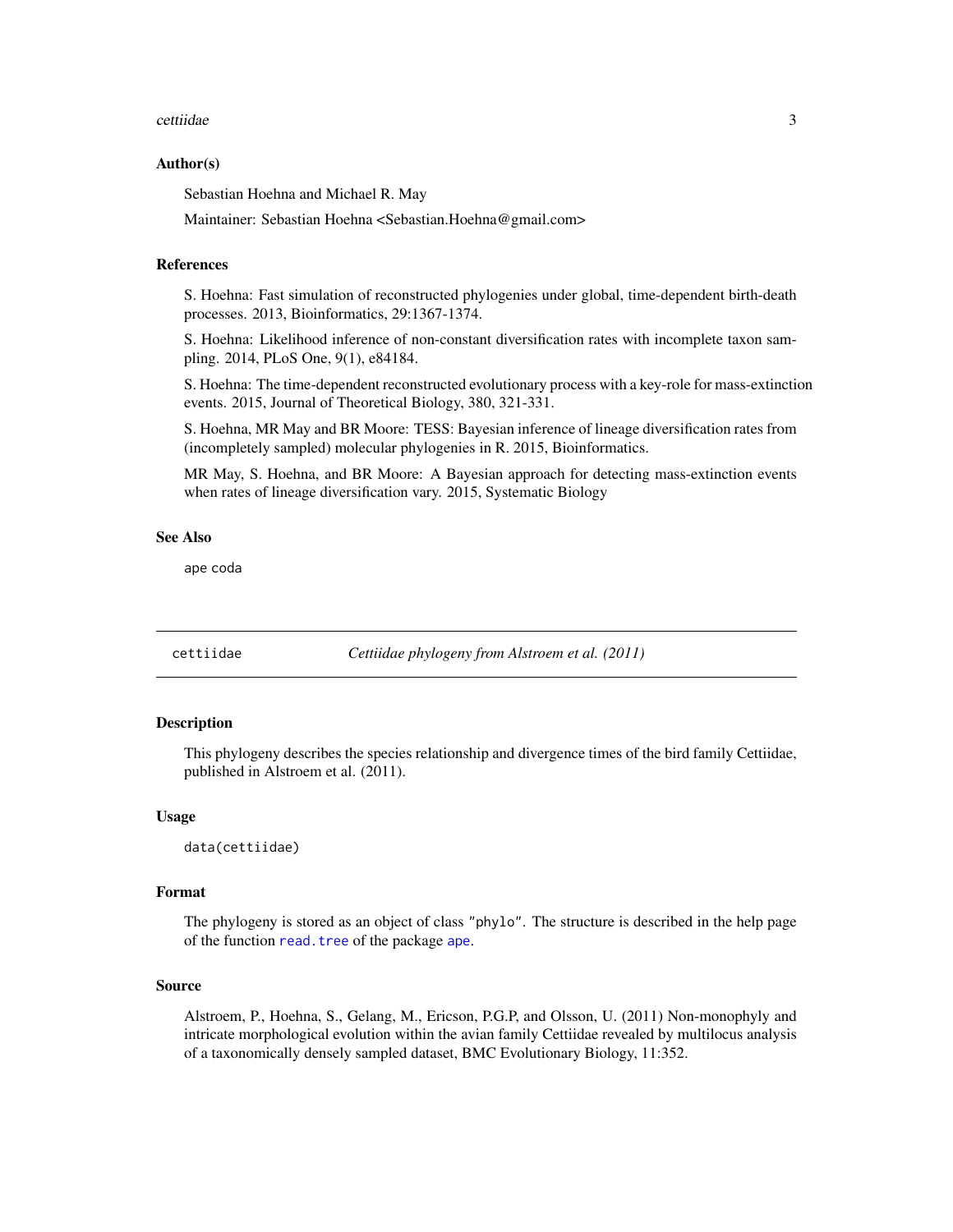4 confers and  $\sim$  conferse and  $\sim$  conferse and  $\sim$  confers and  $\sim$  confers and  $\sim$  confers and  $\sim$  confers and  $\sim$  confers and  $\sim$  confers and  $\sim$  confers and  $\sim$  confers and  $\sim$  confers and  $\sim$  confers and  $\$ 

### Examples

```
# load the data
data(cettiidae)
# safe the old plotting settings
op <- par()
# set the new plotting settings
par(cex = 0.3)# plot the phylogeny
plot(cettiidae)
# restore the plotting settings
par(op)
```
conifers *Conifer phylogeny from Leslie et al. (2012)*

#### Description

This phylogeny describes the species relationships and divergence times of the plant order Conifera, published in Leslie et al. (2012).

# Usage

data(conifers)

## Format

The phylogeny is stored as an object of class "phylo". The structure is described in the help page of the function [read.tree](#page-0-0) of the package [ape](#page-0-0).

## Source

Leslie, A. B., J. M. Beaulieu, H. S. Rai, P. R. Crane, M. J. Donoghue, and S. Mathews. 2012. Hemisphere-scale differences in conifer evolutionary dynamics. Proceedings of the National Academy of Sciences 109:16217-16221.

```
# load the tree
data(conifers)
# safe the settings of the plotting device
op <- par()
# set the line width for plotting the branches
par(cex = 0.3)
```
<span id="page-3-0"></span>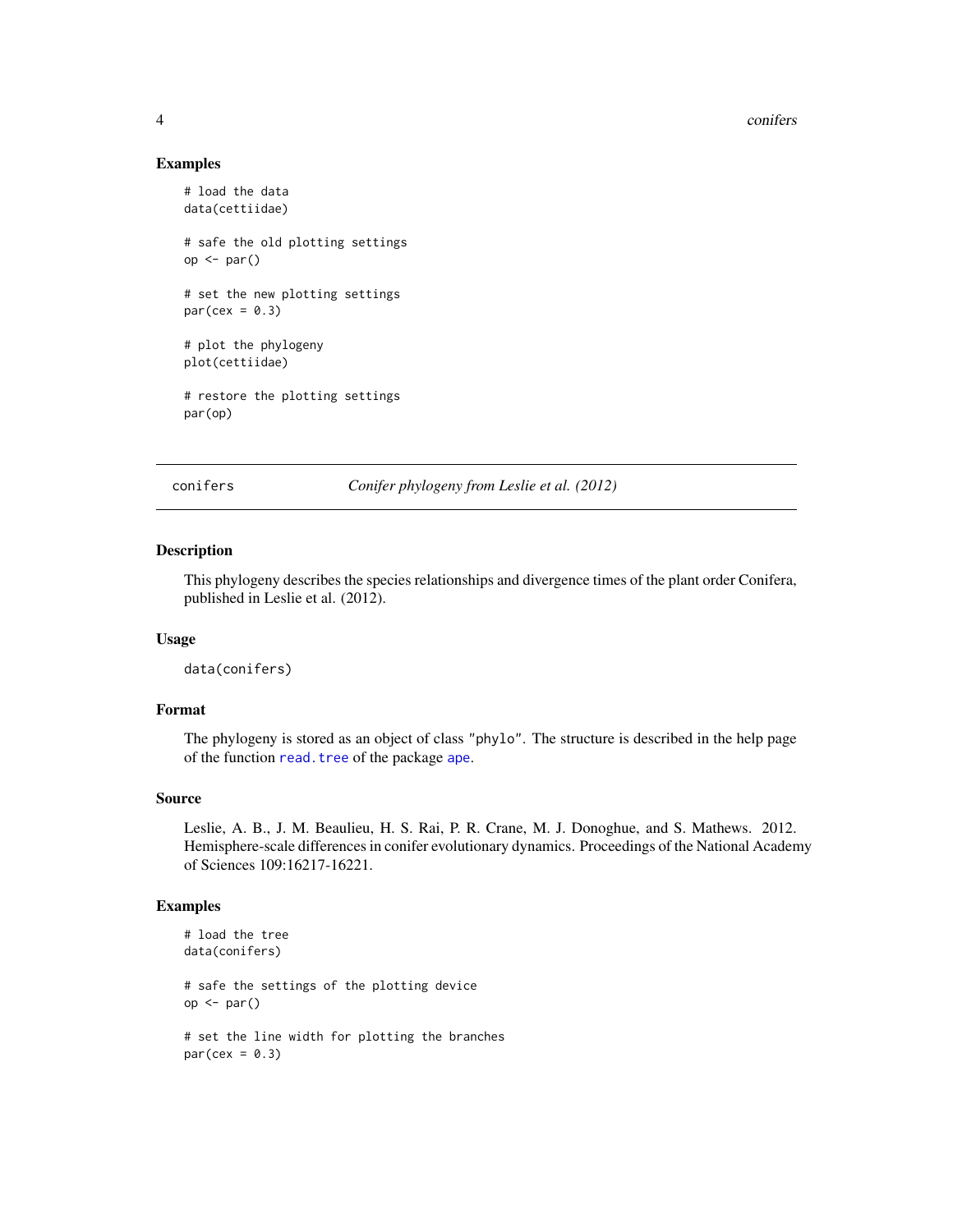#### <span id="page-4-0"></span>mammalia 5

```
# plot the phylogenetic tree
plot(conifers)
# restore the settings of the device
par(op)
```
mammalia *Dated family level mammalian phylogeny from Meredith et al. (2011): Impacts of the cretaceous terrestrial revolution and kpg extinction on mammal diversification.*

#### Description

This phylogeny describes the species relationship and divergence times of the class Mammalia with 1-3 species included per family, published in Meredith et al. (2011).

## Usage

data(mammalia)

# Format

The phylogeny is stored as an object of class "phylo". The structure is described in the help page of the function read. tree of the package [ape](#page-0-0).

#### Source

Meredith, R. et al. (2011): Impacts of the cretaceous terrestrial revolution and kpg extinction on mammal diversification. Science, 334:521-524

```
# load the data
data(mammalia)
# safe the current settings of the plotting device
op <- par()
# set the line width for drawing thinner lines for the branches
par(cex = 0.3)# plot the mammalian phylogeny
plot(mammalia)
# restore the settings of the device
par(op)
```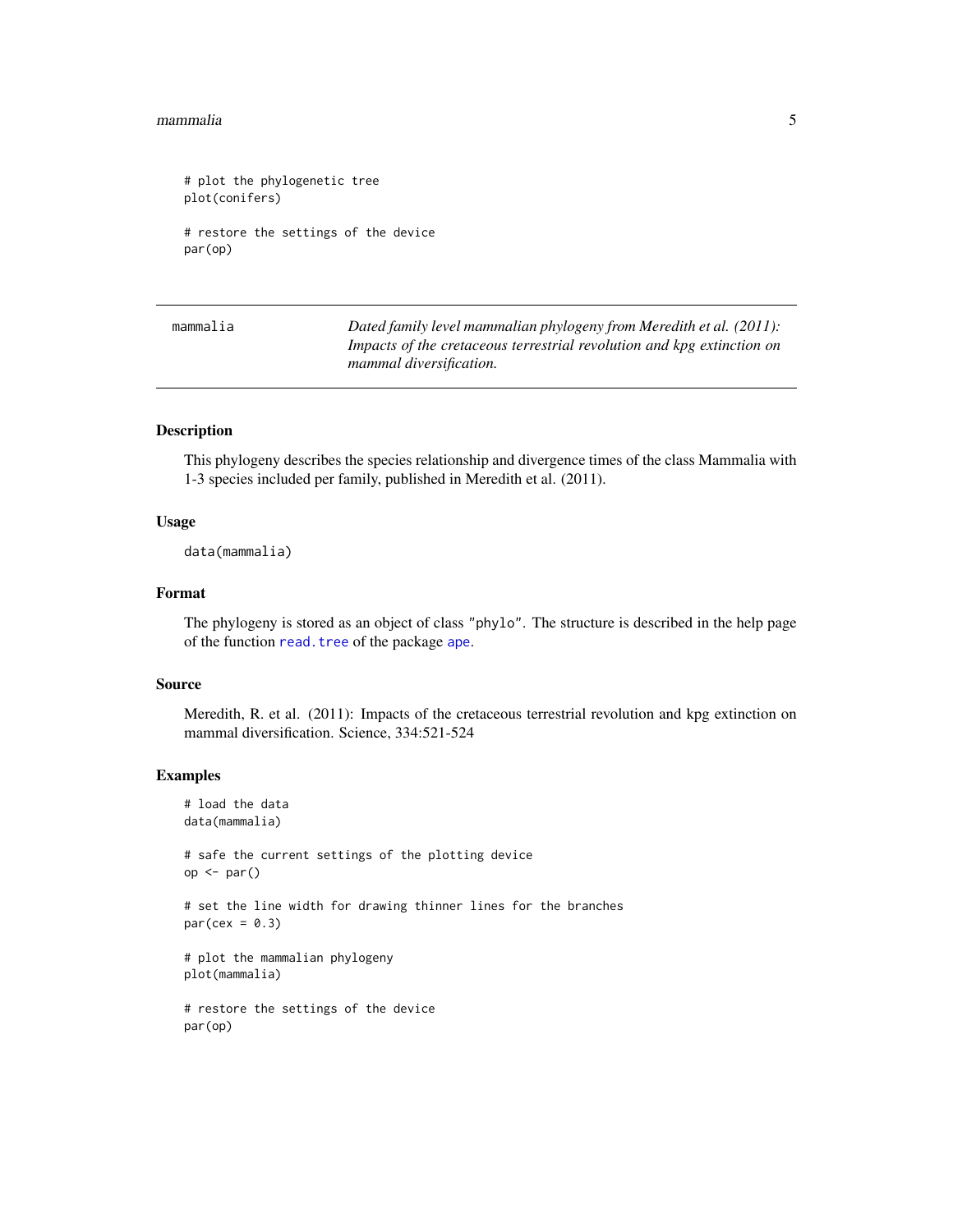<span id="page-5-0"></span>tess.analysis *tess.analysis: Diversification rate estimation under an episodic birthdeath process including mass-extinction events.*

#### **Description**

tess.analysis estimates diversification rates under an episodic birth-death process including massextinction events. The method uses a reversible-jump MCMC algorithm to estimate the number, timing and magnitude of rate-shifts and mass-extinction events. It is possible to fix either number of events and provide specific values that will be used. We assume a Poison process for the number of events and a lognormal distribution with fixed, but specified, hyper-parameters for the speciation and extinction rate; and an independent Poison process for the number of mass-extinction events where each survival probability follows a Beta distribution with fixed hyper-parameters.

The MCMC algorithm can be run either for a specified number of iterations, until a time limit in seconds has been reached, or until the effective sample size (ESS) has reached a given threshold. Once the first of these requirements are met TESS will stop the analysis. Internally we use scaling and sliding proposals to change the parameter values during the MCMC and a birth-move and death-move to add/remove events (rate-shifts or mass-extinction events).

The results of the MCMC run are stored within a directory that is specified by the user. Several files will be generated containing the sampled parameter values. To summarize the output see tess.process.output(...) and tess.plot.output(...).

#### Usage

```
tess.analysis( tree,
               initialSpeciationRate,
               initialExtinctionRate,
               empiricalHyperPriors = TRUE,
               empiricalHyperPriorInflation = 10.0,
               empiricalHyperPriorForm = c("lognormal","normal","gamma"),
               speciationRatePriorMean = 0.0,
               speciationRatePriorStDev = 1.0,
               extinctionRatePriorMean = 0.0,
               extinctionRatePriorStDev = 1.0,
               initialSpeciationRateChangeTime = c(),
               initialExtinctionRateChangeTime = c(),
               estimateNumberRateChanges = TRUE,
               numExpectedRateChanges = 2,
               samplingProbability = 1,
               missingSpecies = c(),
               timesMissingSpecies = c(),
               tInitialMassExtinction = c(),
               pInitialMassExtinction = c(),
               pMassExtinctionPriorShape1 = 5,
               pMassExtinctionPriorShape2 = 95,
               estimateMassExtinctionTimes = TRUE,
```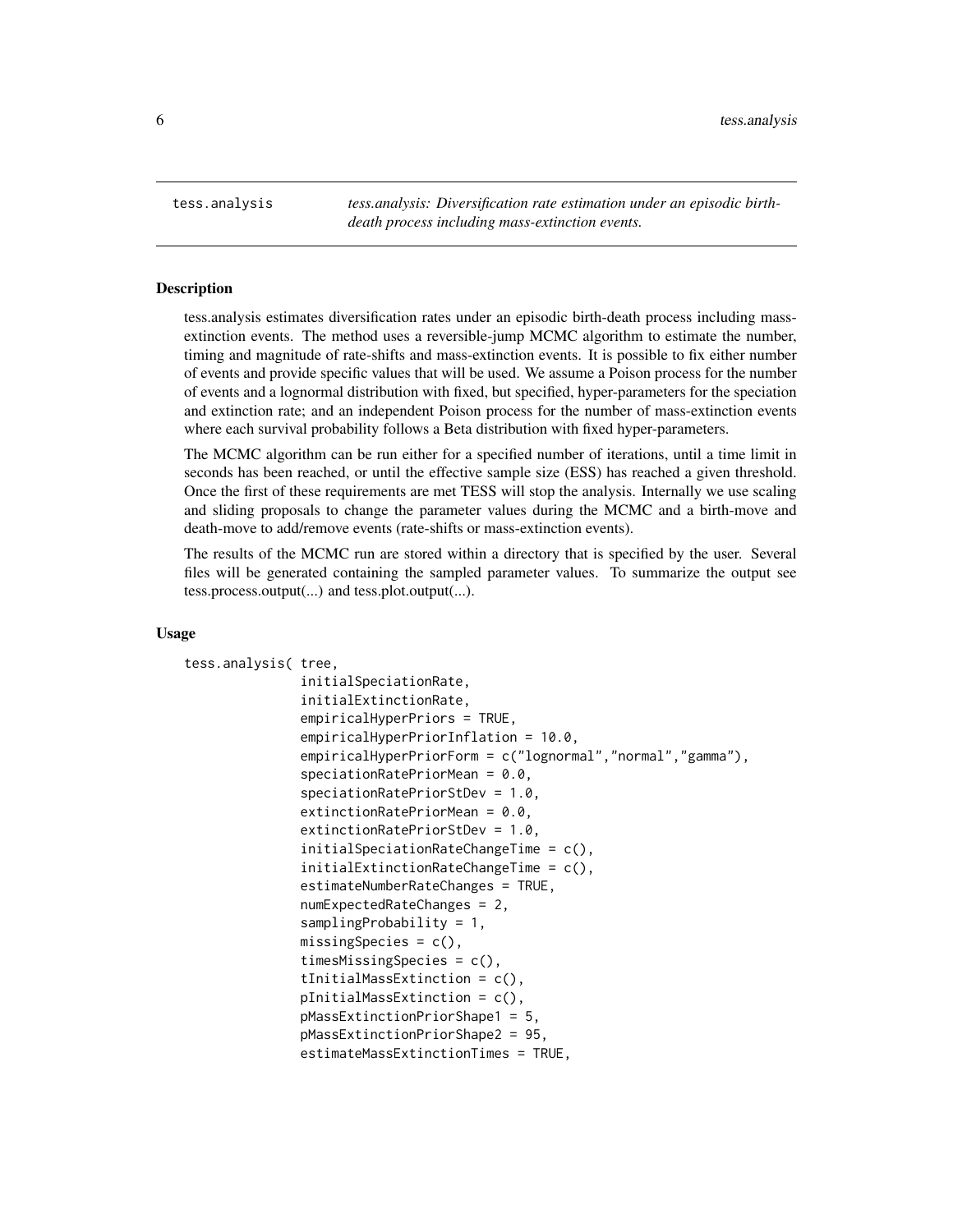# tess.analysis 7

```
numExpectedMassExtinctions = 2,
estimateNumberMassExtinctions = TRUE,
MRCA = TRUE,
CONDITION = "survival",
BURNIN = 10000,
MAX_ITERATIONS = 200000,
THINNING = 100,
OPTIMIZATION_FREQUENCY = 500,
CONVERGENCE_FREQUENCY = 1000,
MAX_TIME = Inf, MIN_ESS = 500,
ADAPTIVE = TRUE,dir = ",
priorOnly = FALSE,
verbose = TRUE)
```
## Arguments

tree The tree in 'phylo' format.

## initialSpeciationRate

The initial value of the speciation rate when the MCMC is started. This can either be a single number of a vector of rates per interval.

#### initialExtinctionRate

The initial value of the extinction rate when the MCMC is started. This can either be a single number of a vector of rates per interval.

#### empiricalHyperPriors

Should we estimate the hyper-parameters empirically?

#### empiricalHyperPriorInflation

The scaling factor of the variance for the empirical hyperpriors.

#### empiricalHyperPriorForm

The possible empirical hyper prior distributions; either lognormal, normal or gamma

#### speciationRatePriorMean

The mean of the log-normal prior distribution for the speciation rate.

#### speciationRatePriorStDev

The standard deviation of the log-normal prior distribution for the speciation rate.

# extinctionRatePriorMean

The mean of the log-normal prior distribution for the extinction rate.

#### extinctionRatePriorStDev

The standard deviation of the log-normal prior distribution for the extinction rate.

# initialSpeciationRateChangeTime

The initial value of the time points when speciation rate-shifts occur. The number of time-shifts needs to be one smaller than the number of initial speciation rates.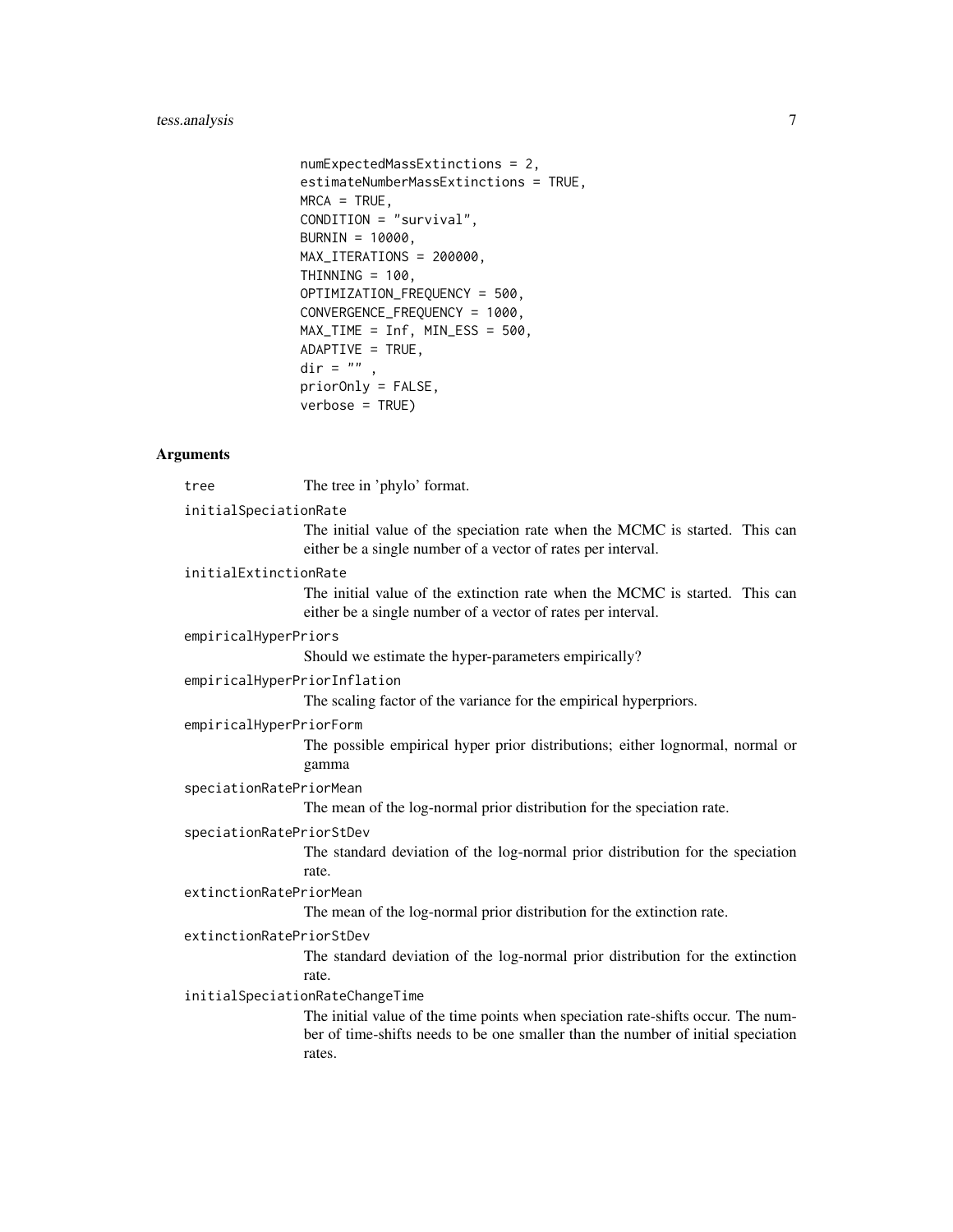#### initialExtinctionRateChangeTime

The initial value of the time points when extinction rate-shifts occur. The number of time-shifts needs to be one smaller than the number of initial extinction rates.

estimateNumberRateChanges

Do we estimate the number of rate shifts? Default is true.

#### numExpectedRateChanges

Expected number of rate changes which follow a Poisson process. The default gives 0.5 probability on 0 shifts.

samplingProbability

The extant taxa sampling probability at the present time.

missingSpecies The number of species missed which originated in a given time interval (empirical taxon sampling).

#### timesMissingSpecies

The times intervals of the missing species (empirical taxon sampling).

#### tInitialMassExtinction

The initial value of the vector of times of the mass-extinction events. This is used as initial values for the MCMC.

#### pInitialMassExtinction

The initial value of the vector of survival probabilities of the mass-extinction events. This is used as initial values for the MCMC.

## pMassExtinctionPriorShape1

The alpha (first shape) parameter of the Beta prior distribution for the survival probability of a mass-extinction event.

# pMassExtinctionPriorShape2

The beta (second shape) parameter of the Beta prior distribution for the survival probability of a mass-extinction event.

# estimateMassExtinctionTimes

Do we estimate the times of mass-extinction events? Default is true.

numExpectedMassExtinctions

Expected number of mass-extinction events which follow a Poisson process. The default gives 0.5 probability on 0 events.

#### estimateNumberMassExtinctions

Do we estimate the number of mass-extinction events? Default is true.

- MRCA Does the process start with the most recent common ancestor? If not, the tree must have a root edge!
- CONDITION do we condition the process on time|survival|taxa?
- BURNIN The length of the burnin period.
- MAX\_ITERATIONS The maximum number of iteration of the MCMC. The default is 200000.
- THINNING The frequency how often samples are recorded during the MCMC. The default is every 100 iterations.

# OPTIMIZATION\_FREQUENCY

The frequency how often the MCMC moves are optimized. The default is every 500 iterations.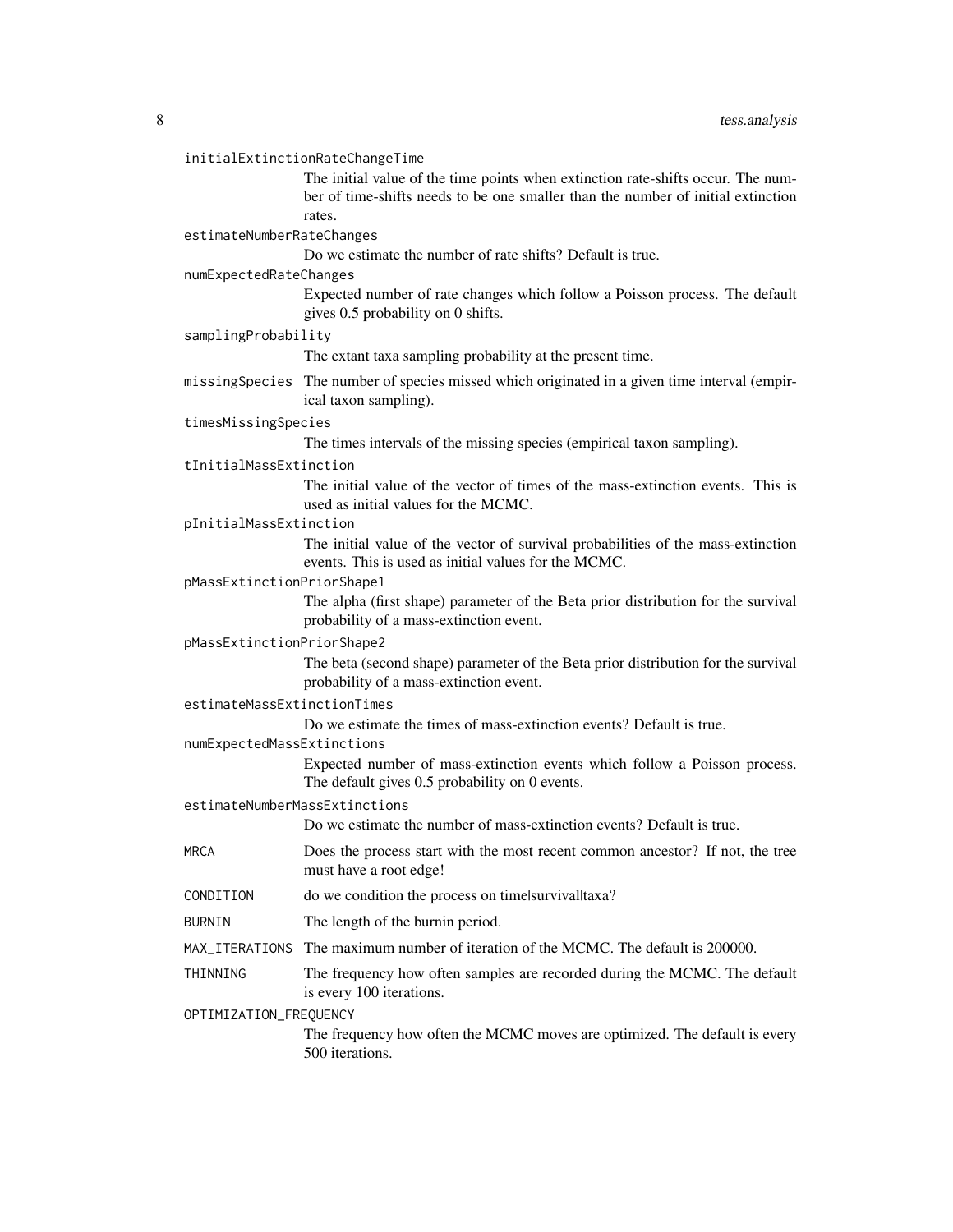# tess.analysis 9

#### CONVERGENCE\_FREQUENCY

|           | The frequency how often we check for convergence? The default is every 1000<br>iterations.                 |
|-----------|------------------------------------------------------------------------------------------------------------|
| MAX_TIME  | The maximum time the MCMC is allowed to run in seconds. The default is Inf                                 |
| MIN_ESS   | The minimum number of effective samples (ESS) to assume convergence. The<br>default is 500                 |
| ADAPTIVE  | Do we use auto-tuning of the MCMC moves? The default is TRUE (recom-<br>mended).                           |
| dir       | The subdirectory in which the output will be stored. The default is the present<br>$\text{directory}$ ("") |
| priorOnly | Do we sample from the prior only? The default is FALSE                                                     |
| verbose   | Do you want detailed output?                                                                               |

# Value

There is no return value because all the results are stored into files.

#### Author(s)

Sebastian Hoehna

# References

S. Hoehna: The time-dependent reconstructed evolutionary process with a key-role for mass-extinction events. 2015, Journal of Theoretical Biology, 380, 321-331.

S. Hoehna, MR May and BR Moore: TESS: Bayesian inference of lineage diversification rates from (incompletely sampled) molecular phylogenies in R. 2015, Bioinformatics.

MR May, S. Hoehna, and BR Moore: A Bayesian approach for detecting mass-extinction events when rates of lineage diversification vary. 2015, Systematic Biology

```
# we load the conifers as the test data set
data(conifers)
# for the conifers we know what the total number of species is
total <-630# thus, we can compute what the sampling fraction is
rho <- (conifers$Nnode+1)/total
# next, we specify the prior mean and standard deviation
```

```
# for the speciation and extinction rate
mu_lambda = 0.15
std_lambda = 0.02mu_m = 0.09std_mu = 0.02
```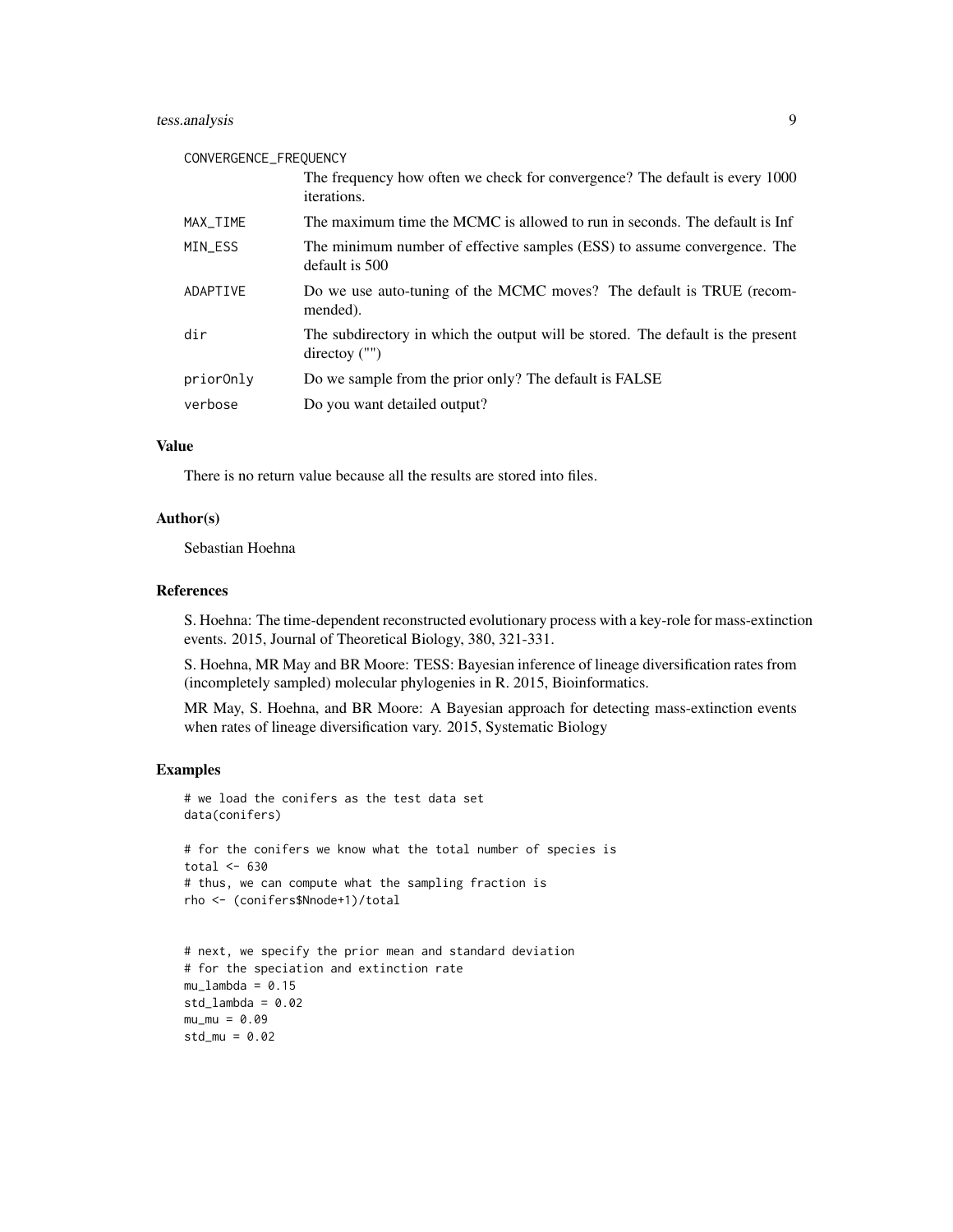```
# now we can run the entire analysis.
# note that a full analyses should be run much longer
tess.analysis( tree=conifers,
               initialSpeciationRate=exp(mu_lambda),
               initialExtinctionRate=exp(mu_mu),
               empiricalHyperPriors = FALSE,
               speciationRatePriorMean = mu_lambda,
               speciationRatePriorStDev = std_lambda,
               extinctionRatePriorMean = mu_mu,
               extinctionRatePriorStDev = std_mu,
               numExpectedRateChanges = 2,
               samplingProbability = rho,
               numExpectedMassExtinctions = 2,
               BURNIN = 100,
               MAX_ITERATIONS = 200,
               THINNING = 10,
               dir = "analysis_conifer")
# You may want to look into the vignette for a more detailed description
# of the features for an analysis.
# also have a look at the functions tess.process.output and tess.plot.output
```
tess.likelihood *tess.likelihood: Probability density of a tree under a tree-wide timedependent birth-death process*

### Description

tess.likelihood computes the probability of a reconstructed phylogenetic tree under time-dependent diversification rates. The rates may be any positive function of time or a constant. Additionally, mass-extinction event can be provided and a uniform taxon sampling probability. You have several options for the start of the process (origin vs MRCA) and the condition of the process (time, survival or taxa; note that survival and taxa implicitly condition on the time too!). See equation (5) in Hoehna (2013) for more information. Note that constant rates lead to much faster computations. The likelihood can be computed for incompletely sampled trees if you give a sampling probability != 1.0. You have two options for the sampling strategy: uniform|diversified. The detailed description of these can be found in the references. More information can be obtained in the vignette about how to apply this likelihood function.

## Usage

```
tess.likelihood(times,
                lambda,
                mu,
                massExtinctionTimes=c(),
                massExtinctionSurvivalProbabilities=c(),
```
<span id="page-9-0"></span>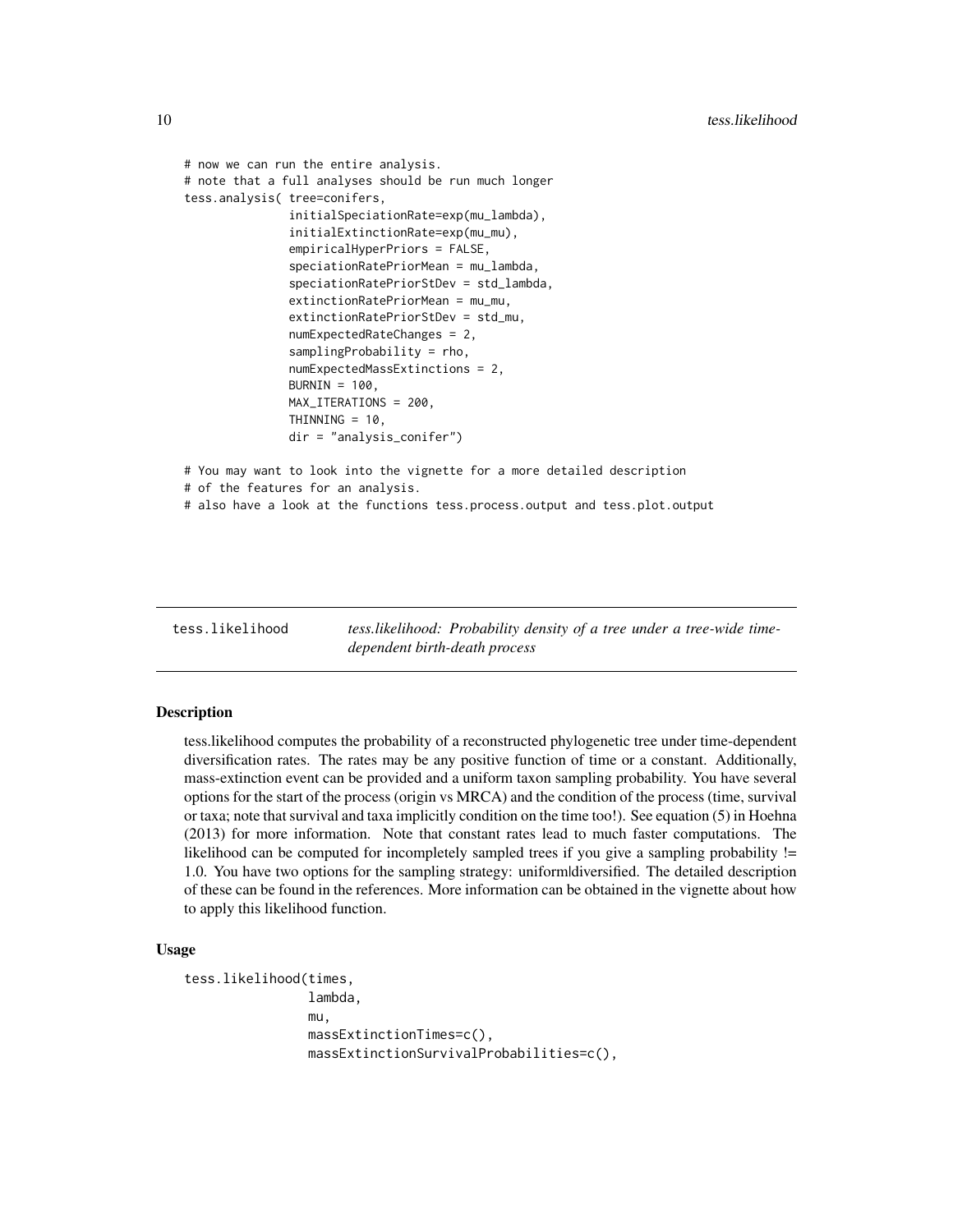```
missingSpecies = c(),
timesMissingSpecies = c(),
samplingProbability=1.0,
samplingStrategy="uniform",
MRCA=TRUE,
CONDITION="survival",
log=TRUE)
```
# Arguments

| times                     | The branching times of the phylogeny.                                                                                                  |
|---------------------------|----------------------------------------------------------------------------------------------------------------------------------------|
| lambda                    | The speciation rate function or constant.                                                                                              |
| mu<br>massExtinctionTimes | The extinction rate function or constant.                                                                                              |
|                           | The set of mass-extinction times after the start of the process.                                                                       |
|                           | massExtinctionSurvivalProbabilities                                                                                                    |
|                           | The set of survival probabilities for each speciation event. The set must have the<br>same length as the set of mass-extinction times. |
|                           | missing Species The number of species missed which originated in a given time interval (empir-<br>ical taxon sampling).                |
| timesMissingSpecies       |                                                                                                                                        |
|                           | The times intervals of the missing species (empirical taxon sampling).                                                                 |
| samplingProbability       |                                                                                                                                        |
|                           | The probability for a species to be included in the sample.                                                                            |
| samplingStrategy          |                                                                                                                                        |
|                           | The strategy how samples were obtained. Options are: uniform diversified lage.                                                         |
| <b>MRCA</b>               | Does the process start with the most recent common ancestor? If not, the tree<br>must have a root edge!                                |
| CONDITION                 | do we condition the process on time survival taxa?                                                                                     |
| log                       | Should we log-transform the likelihood?                                                                                                |

# Value

Returns the (log) probability of the tree, i.e. the likelihood of the parameters given the tree.

#### Author(s)

Sebastian Hoehna

#### References

S. Hoehna: Fast simulation of reconstructed phylogenies under global, time-dependent birth-death processes. 2013, Bioinformatics, 29:1367-1374

S. Hoehna: Likelihood Inference of Non-Constant Diversification Rates with Incomplete Taxon Sampling. 2014, PLoS one, Public Library of Science, 9, e84184.

S. Hoehna: The time-dependent reconstructed evolutionary process with a key-role for mass-extinction events. 2015, Journal of Theoretical Biology, 380, 321-331.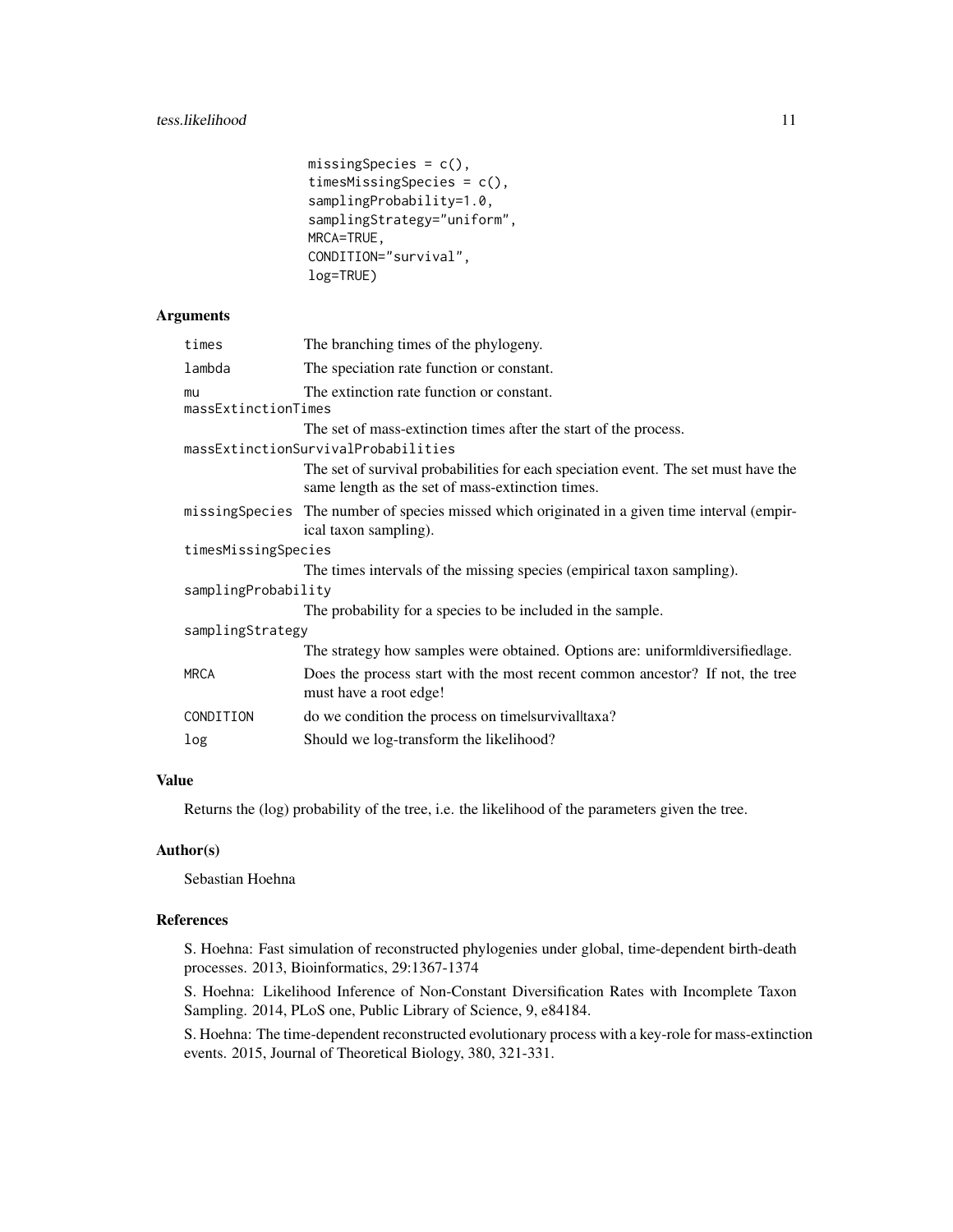## Examples

```
# load a test data set
data(cettiidae)
# convert the phylogeny into the branching times
times <- as.numeric( branching.times(cettiidae) )
# construct speciation and extinction rate function that resemble the rate-shift
# any other function could be used too
l <- Vectorize(function(x) { if (x > 0.5 || x < 0.3) { return (1) } else { return (2) } })
e <- Vectorize(function(x) { if (x > 0.5 || x < 0.3) { return (0.95) } else { return (0.5) } })
# now compute the likelihood for the tree
tess.likelihood(times,l,e,MRCA=TRUE,log=TRUE)
# a second approach is the specific episodic birth-death process likelihood function
# we need to give the rates for each episode and the end time of the episodes
# you should see that both are equivalent in this setting
# the function approach is more general but also slower.
tess.likelihood.rateshift(times,
lambda=c(2,1,2),
mu=c(0.95,0.5,0.95),
rateChangeTimesLambda=c(0.3,0.5),
rateChangeTimesMu=c(0.3,0.5),
MRCA=TRUE,
log=TRUE)
```
tess.likelihood.rateshift

*tess.likelihood.rateshift: Probability density of a tree under a treewide time-dependent birth-death-shift process*

#### Description

tess.likelihood.rateshift computes the probability of a reconstructed phylogenetic tree under a rateshift model. The rates are piecewise constant. Additionally, mass-extinction event can be provided and a uniform taxon sampling probability. You have several options for the start of the process (origin vs MRCA) and the condition of the process (time, survival or taxa; note that survival and taxa implicitly condition on the time too!). See equation (5) in the manuscript for more information. Note that constant rates lead to much faster computations. The likelihood can be computed for incompletely sampled trees. You need to give a sampling probability != 1.0. You have three options for the sampling strategy: uniform|diversified|age. The detailed description of these can be found in the references. More information can be obtained in the vignette about how to apply this likelihood function.

<span id="page-11-0"></span>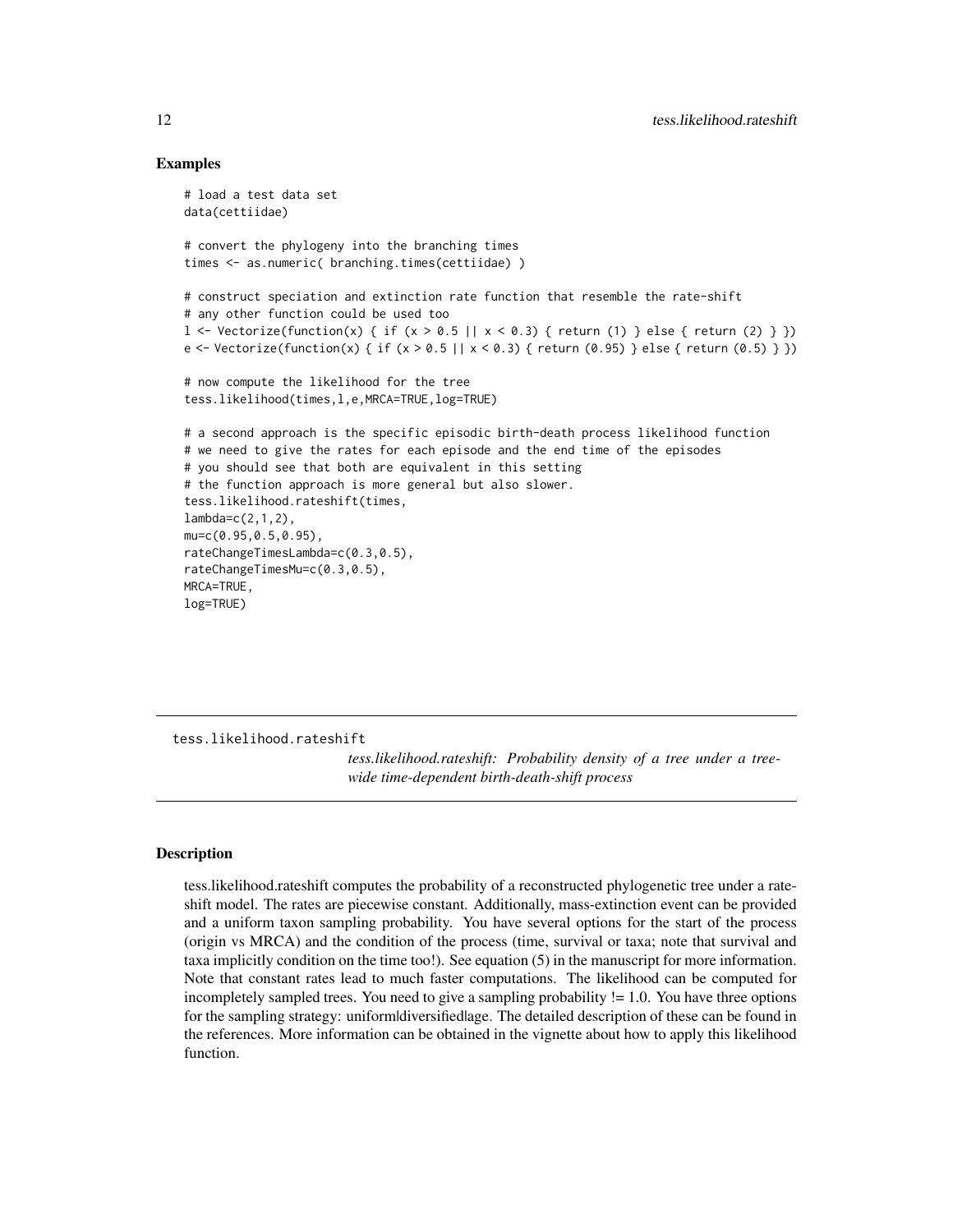# Usage

```
tess.likelihood.rateshift( times,
lambda,
mu,
rateChangeTimesLambda = c(),
rateChangeTimesMu = c(),
massExtinctionTimes = c(),massExtinctionSurvivalProbabilities = c(),
                missingSpecies = c(),
                timesMissingSpecies = c(),
samplingStrategy = "uniform",
     samplingProbability = 1,
MRCA = TRUE,CONDITION = "survival",
log = TRUE)
```
# Arguments

| times                 | The branching times of the tree.                                                                                                       |
|-----------------------|----------------------------------------------------------------------------------------------------------------------------------------|
| lambda                | The speciation rate as a vector representing the rate for each time interval.                                                          |
| mu                    | The extinction rate as a vector representing the rate for each time interval.                                                          |
| rateChangeTimesLambda |                                                                                                                                        |
|                       | The times of the rate-shifts for the speciation rate.                                                                                  |
| rateChangeTimesMu     |                                                                                                                                        |
|                       | The times of the rate-shifts for the extinction rate.                                                                                  |
| massExtinctionTimes   |                                                                                                                                        |
|                       | The set of mass-extinction times after the start of the process.                                                                       |
|                       | massExtinctionSurvivalProbabilities                                                                                                    |
|                       | The set of survival probabilities for each speciation event. The set must have the<br>same length as the set of mass-extinction times. |
|                       | missing Species The number of species missed which originated in a given time interval (empir-<br>ical taxon sampling).                |
| timesMissingSpecies   |                                                                                                                                        |
|                       | The times intervals of the missing species (empirical taxon sampling).                                                                 |
| samplingStrategy      |                                                                                                                                        |
|                       | The strategy how samples were obtained. Options are: uniformldiversifiedlage.                                                          |
| samplingProbability   |                                                                                                                                        |
|                       | The probability for a species to be included in the sample.                                                                            |
| <b>MRCA</b>           | Does the process start with the most recent common ancestor? If not, the tree<br>must have a root edge!                                |
| CONDITION             | do we condition the process on timelsurvivalltaxa?                                                                                     |
| log                   | should the likelihood be in log-scale?                                                                                                 |

# Value

Returns the (log) probability of the tree, i.e., the likelihood of the parameters given the tree.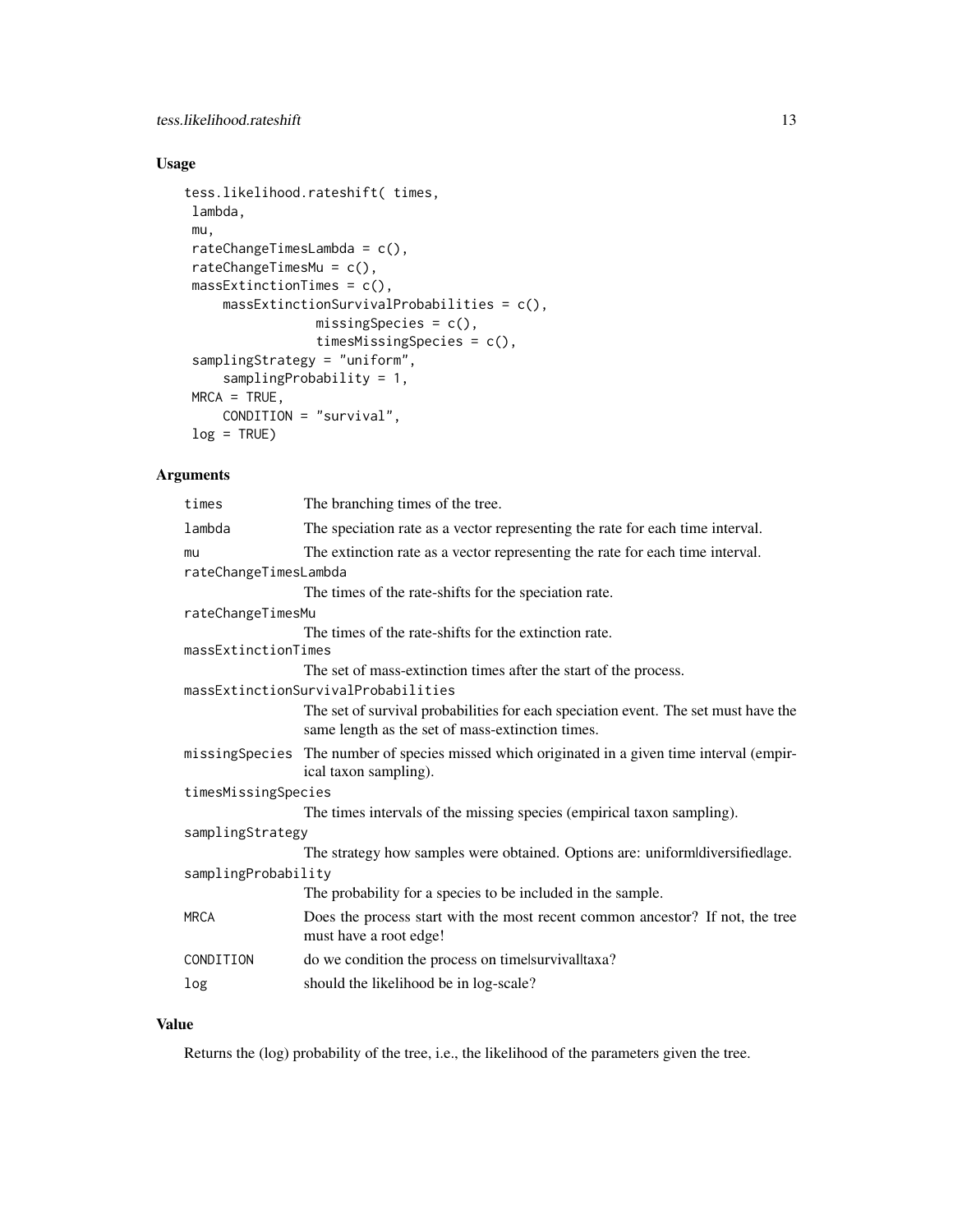#### <span id="page-13-0"></span>Author(s)

Sebastian Hoehna

#### References

S. Hoehna: The time-dependent reconstructed evolutionary process with a key-role for mass-extinction events. 2015, Journal of Theoretical Biology, 380, 321-331.

#### Examples

```
# load a test data set
data(cettiidae)
# convert the phylogeny into the branching times
times <- as.numeric( branching.times(cettiidae) )
# construct speciation and extinction rate function that resemble the rate-shift
# any other function could be used too
l \leq Vectorize(function(x) { if (x > 0.5 || x < 0.3) { return (1) } else { return (2) } })
e <- Vectorize(function(x) { if (x > 0.5 || x < 0.3) { return (0.95) } else { return (0.5) } })
# now compute the likelihood for the tree
tess.likelihood(times,l,e,MRCA=TRUE,log=TRUE)
# a second approach is the specific episodic birth-death process likelihood function
# we need to give the rates for each episode and the end time of the episodes
# you should see that both are equivalent in this setting
# the function approach is more general but also slower.
tess.likelihood.rateshift(times,
lambda=c(2,1,2),
mu=c(0.95,0.5,0.95),
rateChangeTimesLambda=c(0.3,0.5),
rateChangeTimesMu=c(0.3,0.5),
MRCA=TRUE,
log=TRUE)
```
tess.mcmc *tess.mcmc: Markov chain Monte Carlo simulation using a general Metropolis-Hastings algorithm.*

#### Description

tess.mcmc constructs a Markov chain Monte Carlo sampler (MCMC) by implementing a general Metropolis-Hastings algorithm. Any model can be used where the likelihood is known and thus can be passed in as an argument. The parameters have to be continuous. Proposals are taken from a normal distribution centered around the current value. The varaince of the new proposed values is initalized with 1 but can be automatically optimized when using the option adaptive = TRUE. The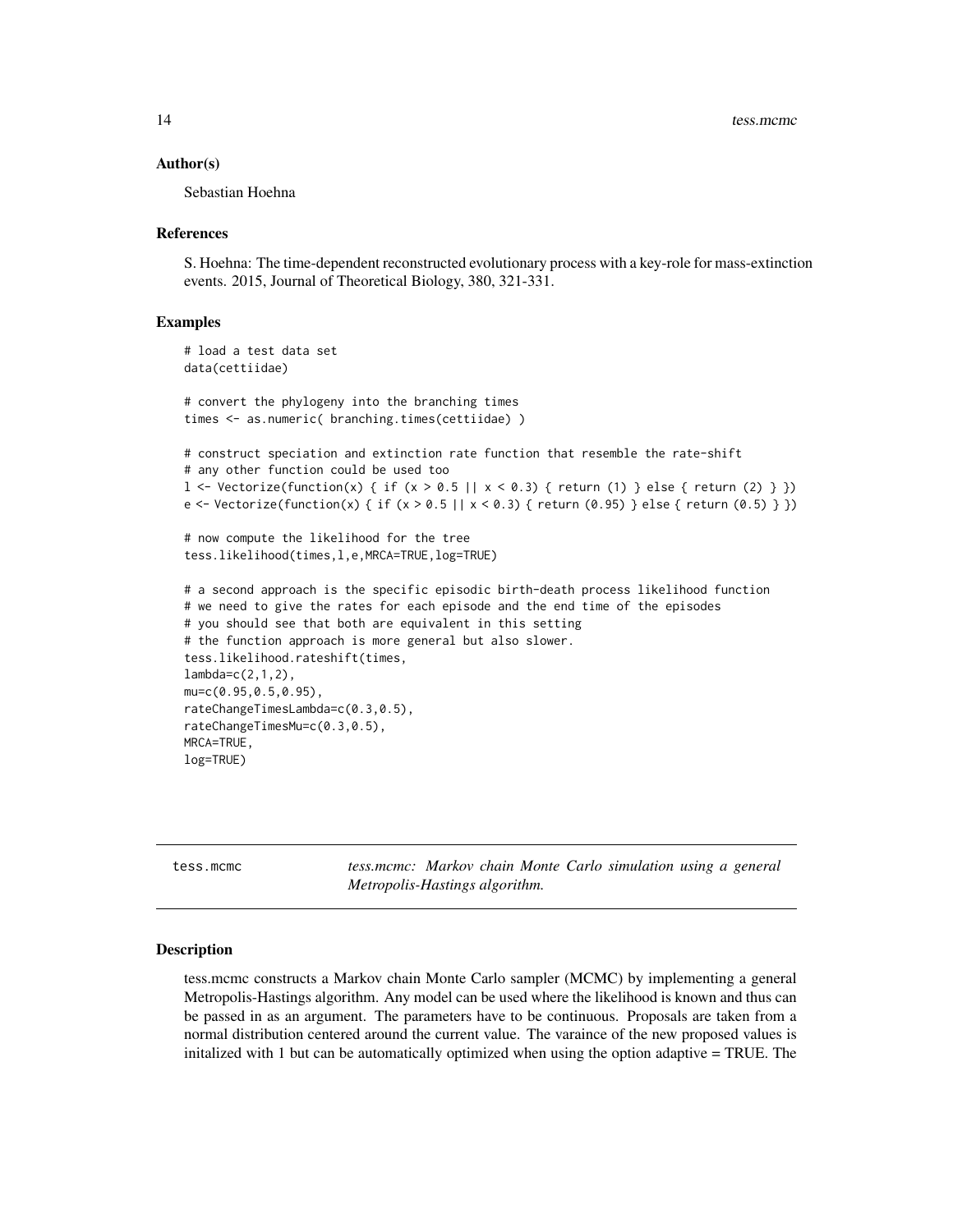#### tess.mcmc and the state of the state of the state of the state of the state of the state of the state of the state of the state of the state of the state of the state of the state of the state of the state of the state of

algorithm creates sampels from the posterior probility distribution and returns these a CODA mcmc object. More information can be obtained in the vignette about how to apply this method.

#### Usage

```
tess.mcmc(likelihoodFunction,priors,parameters,logTransforms,delta,
             iterations,burnin=round(iterations/3),thinning=1,
             adaptive=TRUE,verbose=FALSE)
```
## Arguments

| likelihoodFunction |                                                                                                      |
|--------------------|------------------------------------------------------------------------------------------------------|
|                    | The log-likelihood function which will be called internally by likelihood Func-<br>tion(parameters). |
| priors             | A list of functions of the log-prior-densities of each parameter.                                    |
| parameters         | The initial parameter value list.                                                                    |
| logTransforms      | A vector of booleans telling if log-transform for the parameters should be used<br>(e.g. for rates). |
| delta              | The variance of new proposed values.                                                                 |
| iterations         | The number of iterations for the MCMC.                                                               |
| burnin             | The number of iterations to burn before starting the MCMC.                                           |
| thinning           | The frequency of taking a sample of the parameters.                                                  |
| adaptive           | Should we use adaptive MCMC?                                                                         |
| verbose            | Do you want detailed information during the run?                                                     |

#### Value

Returns the posterior samples for the parameters.

## Author(s)

Sebastian Hoehna

#### References

S. Hoehna: Fast simulation of reconstructed phylogenies under global, time-dependent birth-death processes. 2013, Bioinformatics, 29:1367-1374.

S. Hoehna, MR May and BR Moore: TESS: Bayesian inference of lineage diversification rates from (incompletely sampled) molecular phylogenies in R. 2015, Bioinformatics.

# Examples

```
# load in a test data set
data(cettiidae)
```
# convert the phylogeny into the branching times times <- as.numeric( branching.times(cettiidae) )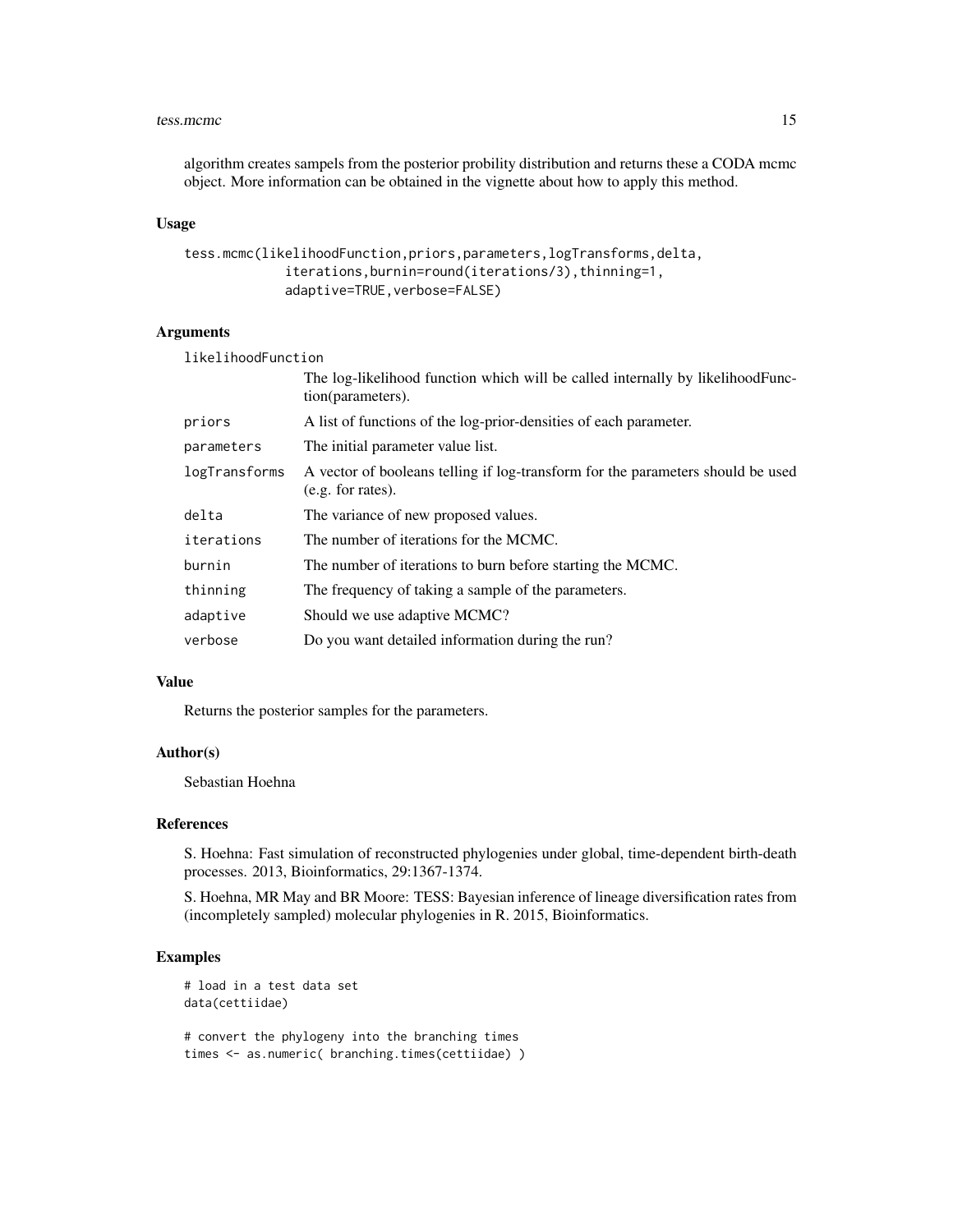```
# specify a likelihood function that takes in a vector of parameters
likelihood <- function(params) {
 # We use the parameters as diversification rate and turnover rate.
 # Thus we need to transform first
 b \leq params[1] + params[2]
 d \leftarrow params[2]
 lnl <- tess.likelihood(times,b,d,samplingProbability=1.0,log=TRUE)
 return (lnl)
}
# specify a the prior functions
prior.diversification <- function(x) { dexp(x,rate=0.1,log=TRUE) }
prior.turnover <- function(x) { dexp(x,rate=0.1,log=TRUE) }
priors <- c(prior.diversification,prior.turnover)
# Note, the number of iterations and the burnin is too small here
# and should be adapted for real analyses
samples <- tess.mcmc( likelihood,
      priors,
      runif(2,0,1),
      logTransforms=c(TRUE,TRUE),
      delta=c(0.1,0.1),
      iterations=100,
      burnin=20)
# now summarize and visualize the results
#plot(samples)
summary(samples)
colMeans(samples)
```
tess.nTaxa.expected *tess.nTaxa.expected: The expected number of taxa at present of a tree under a global, time-dependent birth-death process ( E[ N(T) ] )*

## Description

tess.nTaxa.expected computes the expected number of taxa at the present time T (the process start at time s and times increases until the present) under time-dependent. The rates may be any positive function of time or a constant. Additionally, mass-extinction event can be provided and a uniform taxon sampling probability. You have several options for the start of the process (origin vs MRCA). One important feature is that you can compute the expected number of taxa under the reconstructed process, that is, only lineages that survive until the present.

#### Usage

tess.nTaxa.expected( begin,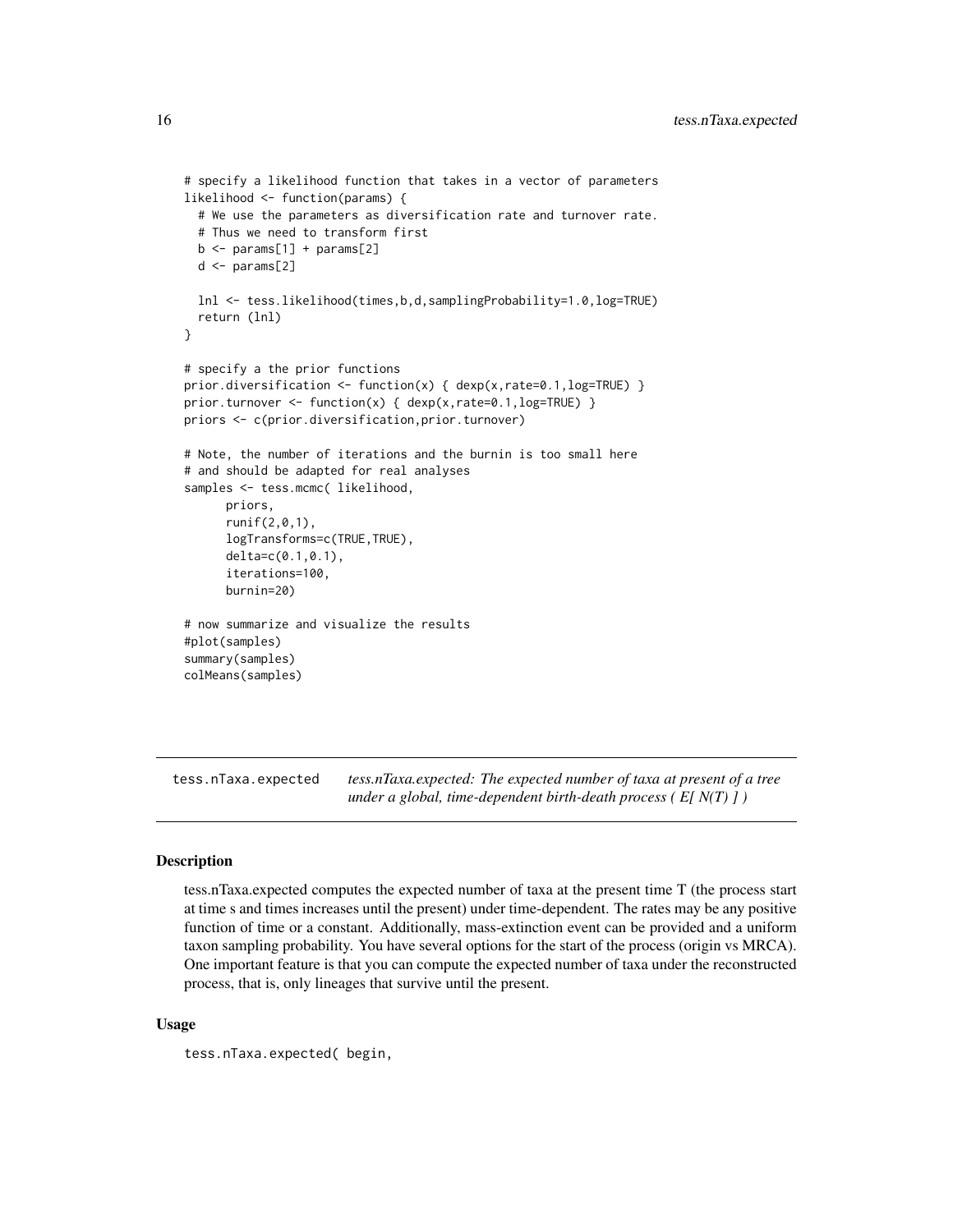tess.nTaxa.expected 17

```
t,
end,
lambda,
mu,
massExtinctionTimes=c(),
massExtinctionSurvivalProbabilities=c(),
samplingProbability=1.0,
MRCA=TRUE,
reconstructed=FALSE)
```
# Arguments

| begin                     | The time when the process starts.                                                                                                      |  |  |  |  |
|---------------------------|----------------------------------------------------------------------------------------------------------------------------------------|--|--|--|--|
| t                         | The time at which we want to know the expected number of lineages (could be<br>equal to end).                                          |  |  |  |  |
| end                       | The time when the process end (e.g. the present).                                                                                      |  |  |  |  |
| lambda                    | The speciation rate function or constant.                                                                                              |  |  |  |  |
| mu<br>massExtinctionTimes | The extinction rate function or constant.                                                                                              |  |  |  |  |
|                           | The set of mass-extinction times after the start of the process.                                                                       |  |  |  |  |
|                           | massExtinctionSurvivalProbabilities                                                                                                    |  |  |  |  |
|                           | The set of survival probabilities for each speciation event. The set must have the<br>same length as the set of mass-extinction times. |  |  |  |  |
| samplingProbability       |                                                                                                                                        |  |  |  |  |
|                           | The probability for a species to be included in the sample.                                                                            |  |  |  |  |
| <b>MRCA</b>               | Does the process start with the most recent common ancestor? If not, the tree<br>must have a root edge!                                |  |  |  |  |
| reconstructed             | Are we computing the expected number of lineage at time t in the reconstructed<br>process?                                             |  |  |  |  |

# Value

Returns the expected number of taxa.

# Author(s)

Sebastian Hoehna

# References

S. Hoehna: Fast simulation of reconstructed phylogenies under global, time-dependent birth-death processes. 2013, Bioinformatics, 29:1367-1374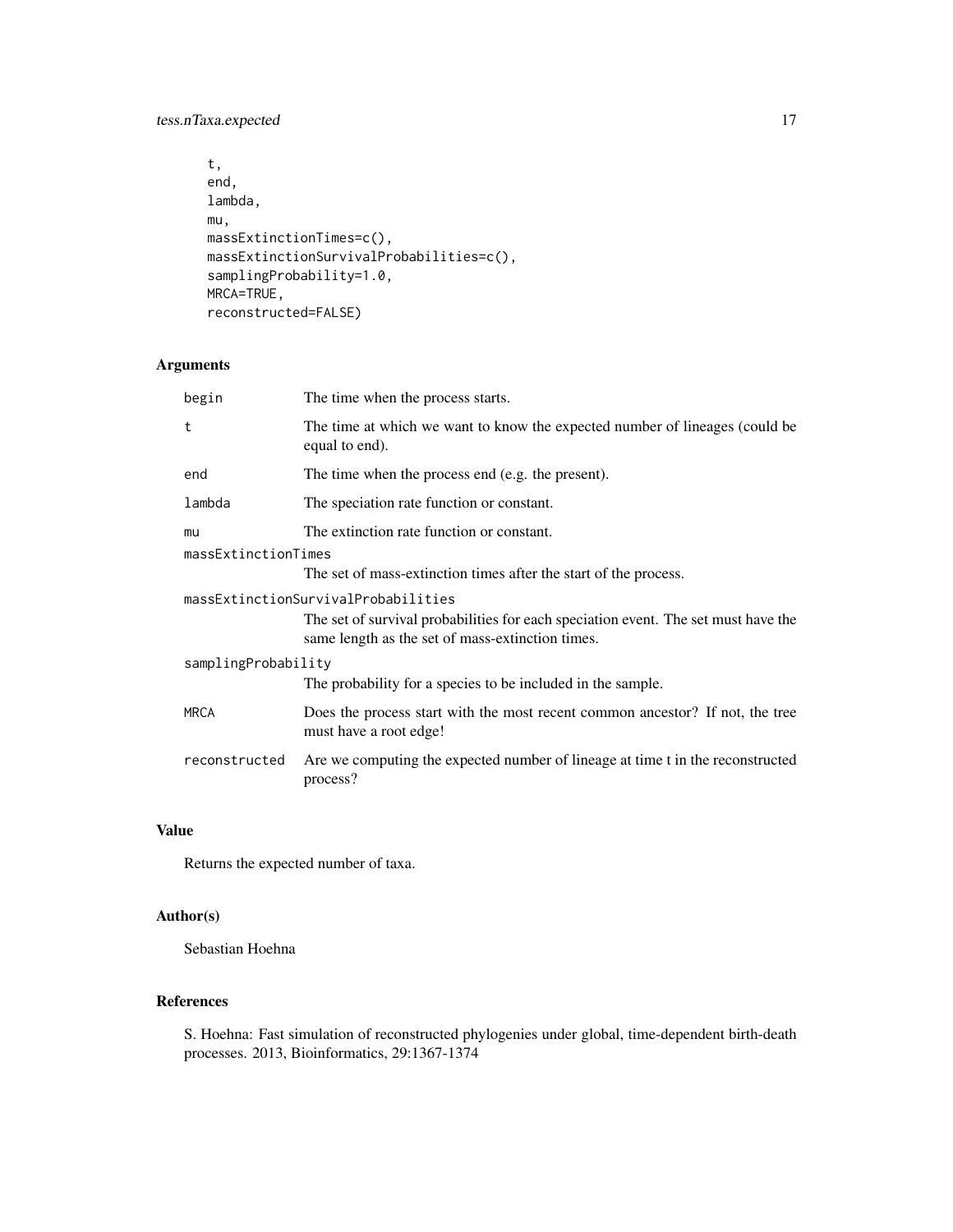## <span id="page-17-0"></span>Examples

```
# create the time-dependent speciation and extinction rate functions
# here we use episodic functions
l <- Vectorize(function(x) { if (x > 0.5 || x < 0.3) { return (1) } else { return (2) } })
e <- Vectorize(function(x) { if (x > 0.5 || x < 0.3) { return (0.95) } else { return (0.5) } })
# now we can compute the expected number of taxa at time t
# note that we compute here the actual diversity at time t
# if you set reconstructed=TRUE, then you get the expected
# number of lineages that will survive until the present
tess.nTaxa.expected(begin=0,t=2,end=5,l,e,MRCA=TRUE)
```
tess.pathSampling *tess.pathSampling: Marginal likelihood estimation via Path-Sampling.*

# Description

tess.pathSampling uses a power posterior series and path-sampling to estimate the marginal likelihood of a model. This is a very general implementation of this algorithm which can be applied basically to any model. More information can be obtained in the vignette about how to apply this method.

#### Usage

```
tess.pathSampling(likelihoodFunction,priorFunction,parameters,logTransforms,
                           iterations,burnin=round(iterations/3),K=50)
```
# Arguments

| likelihoodFunction |                                                                                                      |  |  |  |  |
|--------------------|------------------------------------------------------------------------------------------------------|--|--|--|--|
|                    | The log-likelihood function which will be called internally by likelihoodFunc-<br>tion(parameters).  |  |  |  |  |
| priorFunction      | A list of functions of the log-prior-densities of each parameter.                                    |  |  |  |  |
| parameters         | The initial parameter value list.                                                                    |  |  |  |  |
| logTransforms      | A vector of booleans telling if log-transform for the parameters should be used<br>(e.g. for rates). |  |  |  |  |
| iterations         | The number of iterations for the MCMC.                                                               |  |  |  |  |
| burnin             | The number of iterations to burn before starting the MCMC.                                           |  |  |  |  |
| К                  | The number of stepping stones.                                                                       |  |  |  |  |

#### Value

Returns the posterior samples for the parameters.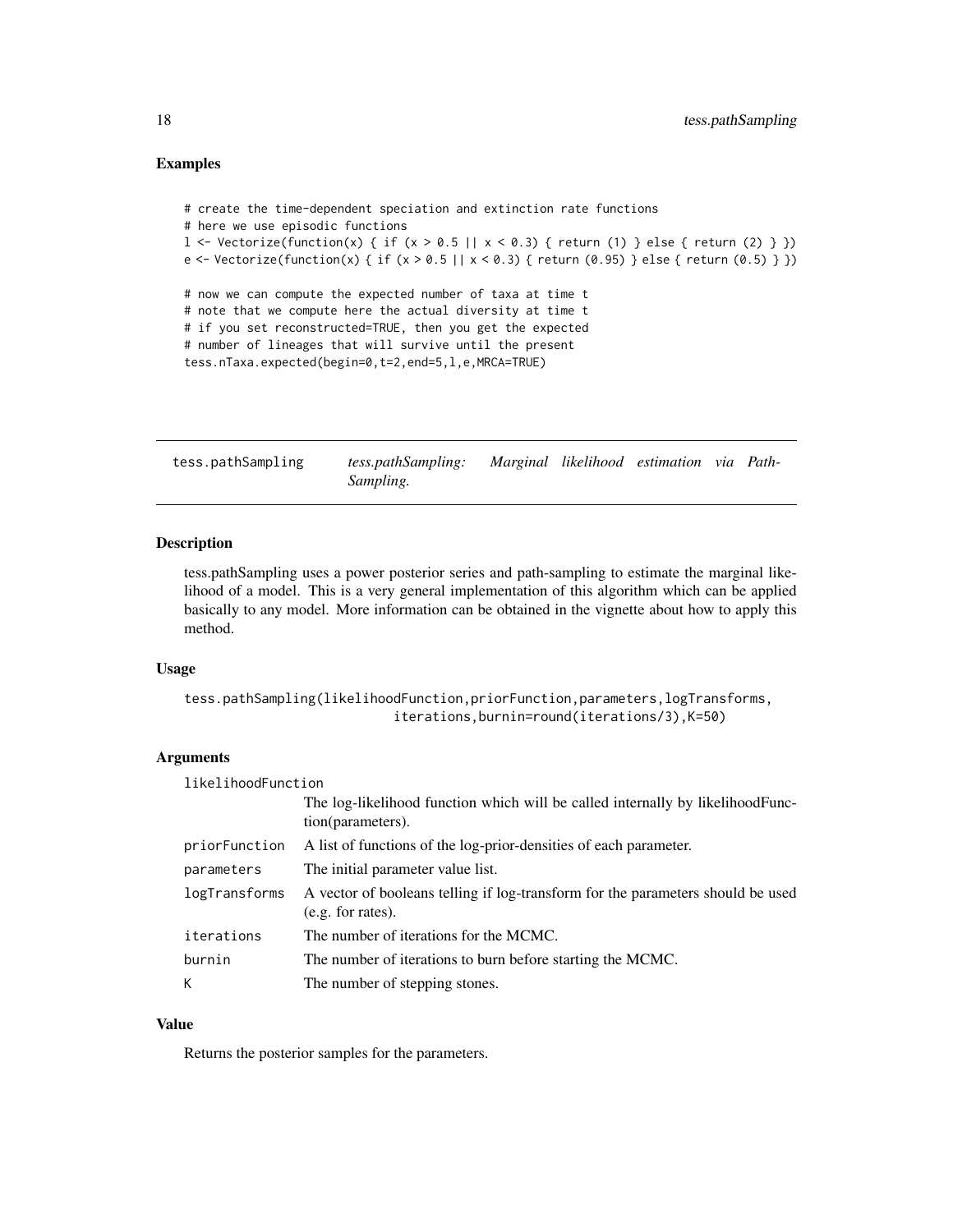## Author(s)

Sebastian Hoehna

# **References**

Lartillot, N. and Philippe, H., 2006: Computing Bayes factors using thermodynamic integration. Systematic Biology, 55, 195

Baele et al., 2012: Improving the accuracy of demographic and molecular clock model comparison while accommodating phylogenetic uncertainty

Baele et al., 2013: Accurate Model Selection of Relaxed Molecular Clocks in Bayesian Phylogenetics

```
# load a test data set
data(cettiidae)
# convert the phylogeny into the branching times
times <- as.numeric( branching.times(cettiidae) )
# construct a likelihood function taking in a vector of parameters
likelihood <- function(params) {
  # We use the parameters as diversification rate and turnover rate.
  # Thus we need to transform first
  b \le params[1] + params[2]
  d \leq params[2]
  lnl <- tess.likelihood(times,b,d,samplingProbability=1.0,log=TRUE)
  return (lnl)
}
# next, create the prior density functions
prior_diversification <- function(x) { dexp(x, rate=0.1, log=TRUE) }
prior_turnover <- function(x) { dexp(x,rate=0.1,log=TRUE) }
priors <- c(prior_diversification,prior_turnover)
# Note, the number of iterations, the burnin
# and the number of stepping stones is too small here
# and should be adapted for real analyses
marginalLikelihood <- tess.pathSampling( likelihood,
  priors,
  runif(2,0,1),
  c(TRUE,TRUE),
  10,
  10,
  K=4)
```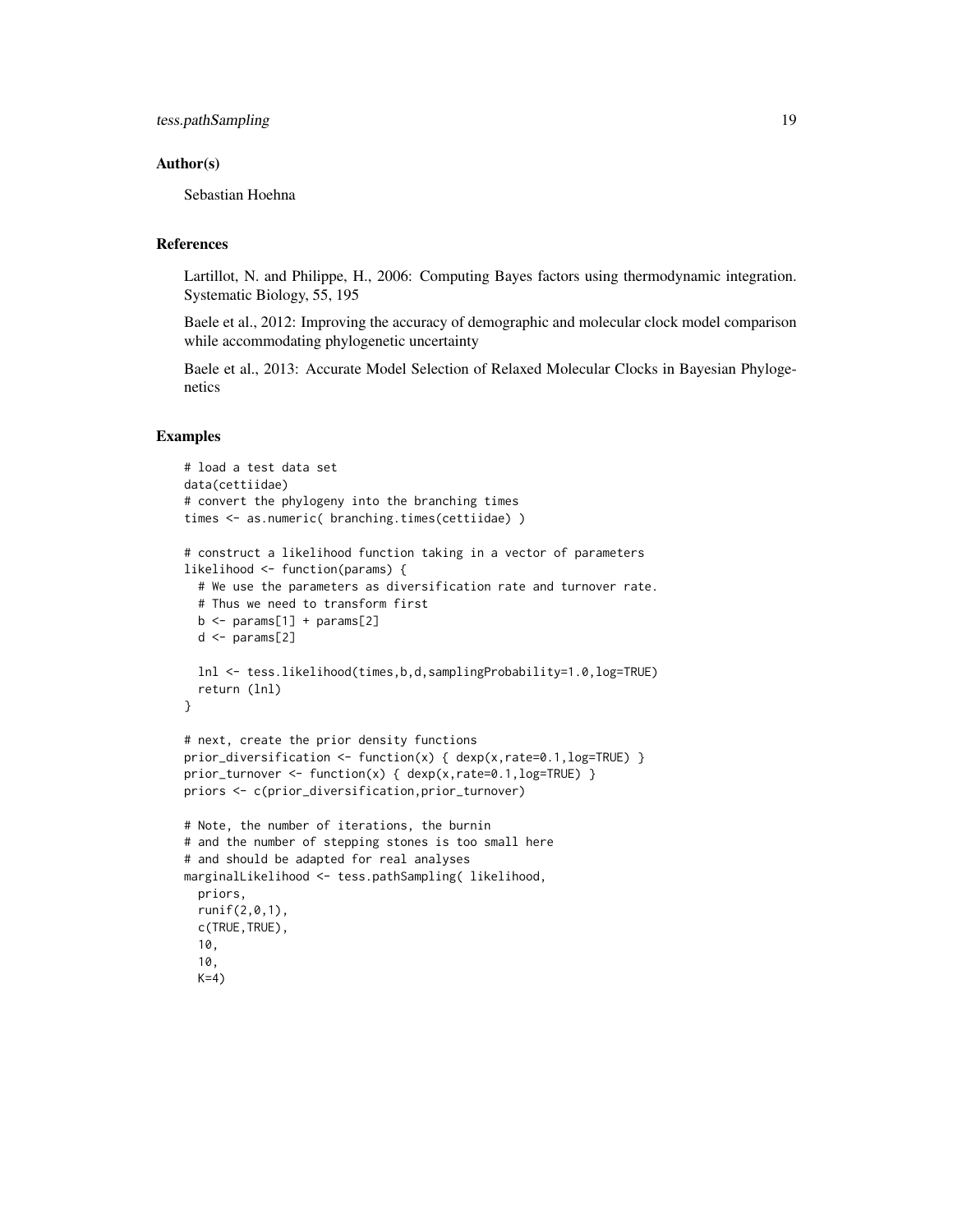## <span id="page-19-0"></span>tess.plot.multichain.diagnostics

*tess.plot.multichain.diagnostics: Plotting the mcmc diagnostics of a episodic diversification rate analysis with mass-extinction events.*

# Description

tess.plot.multichain.diagnostics plots MCMC diagnostics for the output generated by a tess.process.output(...) command. Fore more examples see the vignette.

# Usage

tess.plot.multichain.diagnostics(outputs,

```
parameters=c("speciation rates",
             "speciation shift times",
             "extinction rates",
             "extinction shift times",
             "net-diversification rates",
             "relative-extinction rates",
             "mass extinction times"),
diagnostics="Gelman-Rubin",
gelman.crit=1.05,
xlab="million years ago",
col=NULL,
xaxt="n",
yaxt="s",
pch=19,
...)
```
#### Arguments

| outputs     | The processed output for plotting.                                               |
|-------------|----------------------------------------------------------------------------------|
| parameters  | Which parameters to diagnose. See details for a complete description.            |
| diagnostics | Which diagnostics to use. Currently the only option is "Rubin-Gelman".           |
| gelman.crit | The critical value above which a Rubin-Gelman statistic is considered a failure. |
| xlab        | The label of the x-axis. By default, millions of years.                          |
| col         | Colors used for printing. Must be of same length as fig. types.                  |
| xaxt        | The type of x-axis to plot. By default, no x-axis is plotted (recommended).      |
| yaxt        | The type of y-axis to plot.                                                      |
| pch         | The type of points to draw (if points are drawn).                                |
| $\cdots$    | Arguments delegated to plot()                                                    |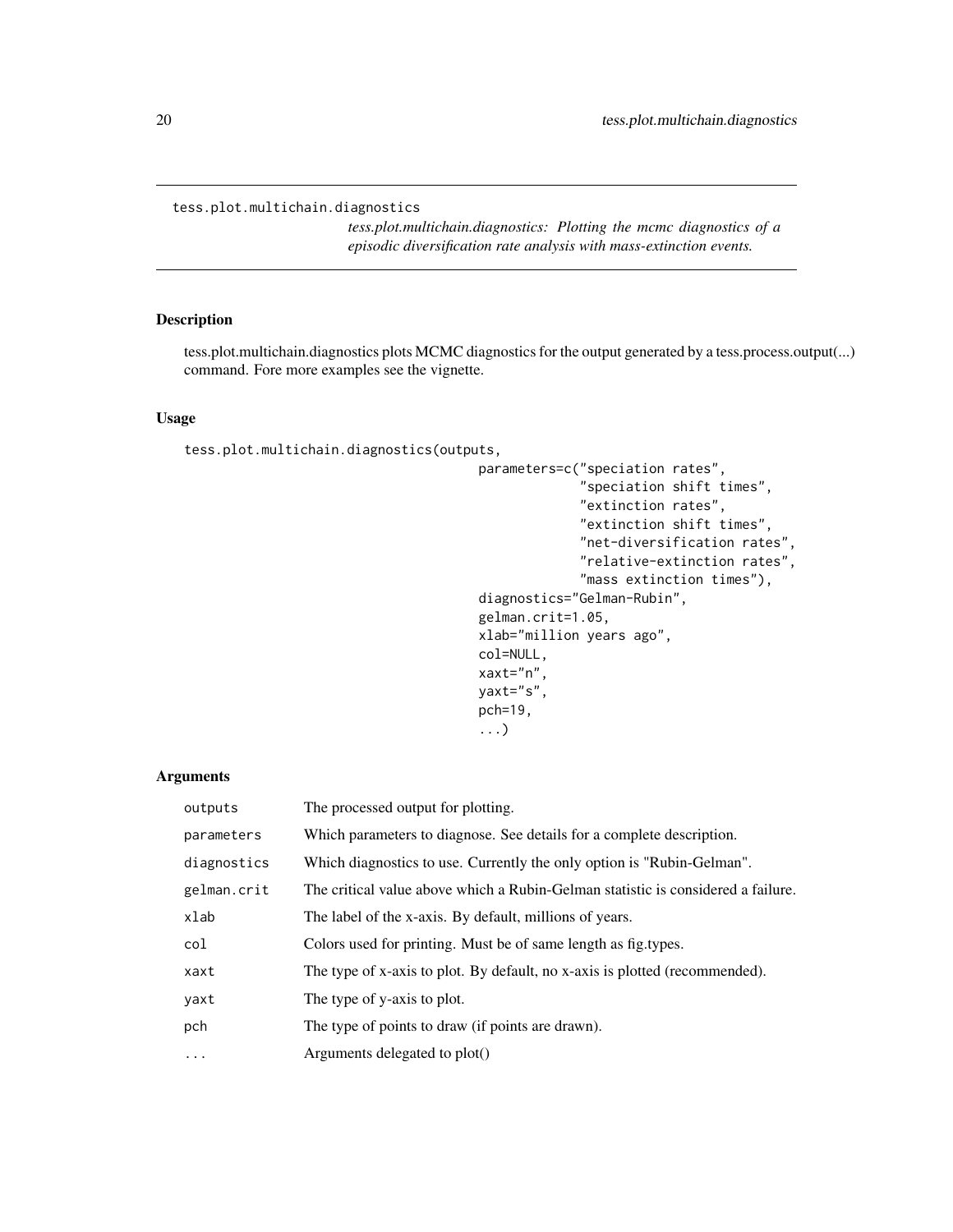# Details

This function generates visual summaries of multi-chain MCMC diagnostics for the CoMET analysis in the output object. The argument parameters specifies the aspects of the model to summarize. Valid options are:

- speciation rates: Plots the interval-specific speciation rates.
- speciation shift times: Plots the posterior probability of at least one speciation-rate shift for each interval.
- extinction rates: Plots the interval-specific extinction rates.
- extinction shift times: Plots the posterior probability of at least one extinction-rate shift for each interval.
- net-diversification ratesPlots the interval-specific net-diversification rates.
- relative-extinction ratesPlots the interval-specific relative-extinction rates.
- mass extinction times: Plots the posterior probability of at least one mass-extinction event for each interval.

## Author(s)

Michael R. May

```
# Load the data, compute the sampling fraction rho
data(conifers)
totalConiferSpecies <- 630
sampledConiferSpecies <- conifers$Nnode+1
rho <- sampledConiferSpecies / totalConiferSpecies
# Run a tess analysis
tess.analysis(tree = conifers,
              initialSpeciationRate=c(1.0),
              initialExtinctionRate=c(0.5),
              empiricalHyperPriors = FALSE,
              numExpectedRateChanges = 2,
             numExpectedMassExtinctions = 2,
              samplingProbability = rho,
             MAX_ITERATIONS = 200,
             BURNIN = 100,
             dir = "./run_1")tess.analysis(tree = conifers,
              initialSpeciationRate=c(1.0),
              initialExtinctionRate=c(0.5),
              empiricalHyperPriors = FALSE,
              numExpectedRateChanges = 2,
              numExpectedMassExtinctions = 2,
              samplingProbability = rho,
             MAX_ITERATIONS = 200,
             BURNIN = 100,
```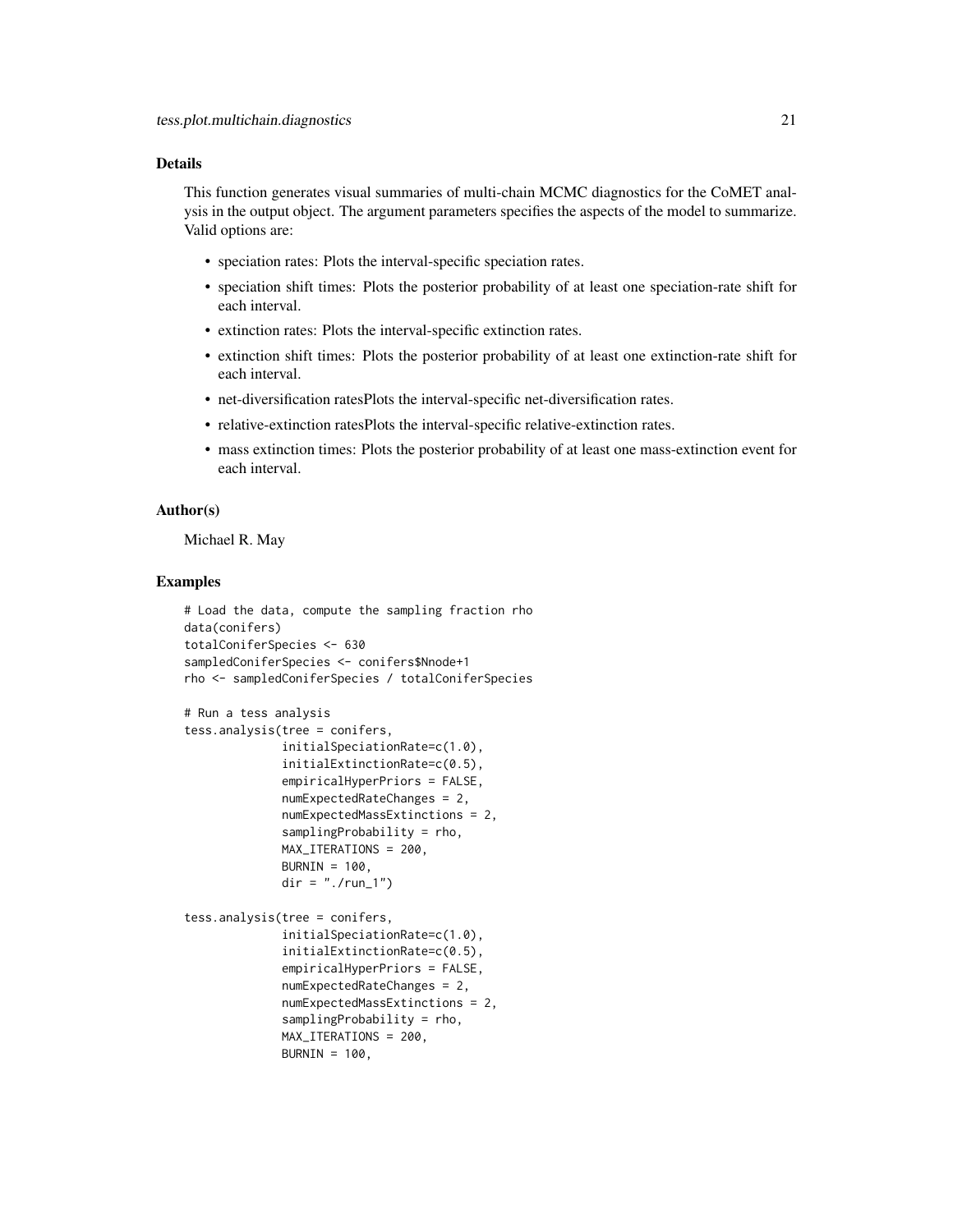```
dir = "./run_2")# Process the output
coniferOutput_1 <- tess.process.output(dir="./run_1",
                                     numExpectedRateChanges=2,
                                     numExpectedMassExtinctions=2)
coniferOutput_2 <- tess.process.output(dir="./run_2",
                                     numExpectedRateChanges=2,
                                     numExpectedMassExtinctions=2)
# Plot the output
outputs <- list(coniferOutput_1,coniferOutput_2)
tess.plot.multichain.diagnostics(outputs)
```
tess.plot.output *tess.plot.output: Plotting the output of a diversification rate estimation including mass-extinction events.*

## Description

tess.output.summary plots the output generated by a tess.process.output(...) command. More specifically, you can plot the speciation, extinction, diversification and relative extinction rate over time, as well as the probability and Bayes factor for the timing of rate shifts and mass-extinction events. For more examples see the vignette.

## Usage

```
tess.plot.output(output,
                 fig.types=c("speciation rates",
                              "speciation shift times",
                              "speciation Bayes factors",
                              "extinction rates",
                              "extinction shift times",
                              "extinction Bayes factors",
                              "net-diversification rates",
                              "relative-extinction rates",
                              "mass extinction times",
                              "mass extinction Bayes factors"),
                 xlab="million years ago",
                 col=NULL,
                 col.alpha=50,
                 xaxt="n",
                 yaxt="s",
                 pch=19,
                 plot.tree=FALSE,
                            ...)
```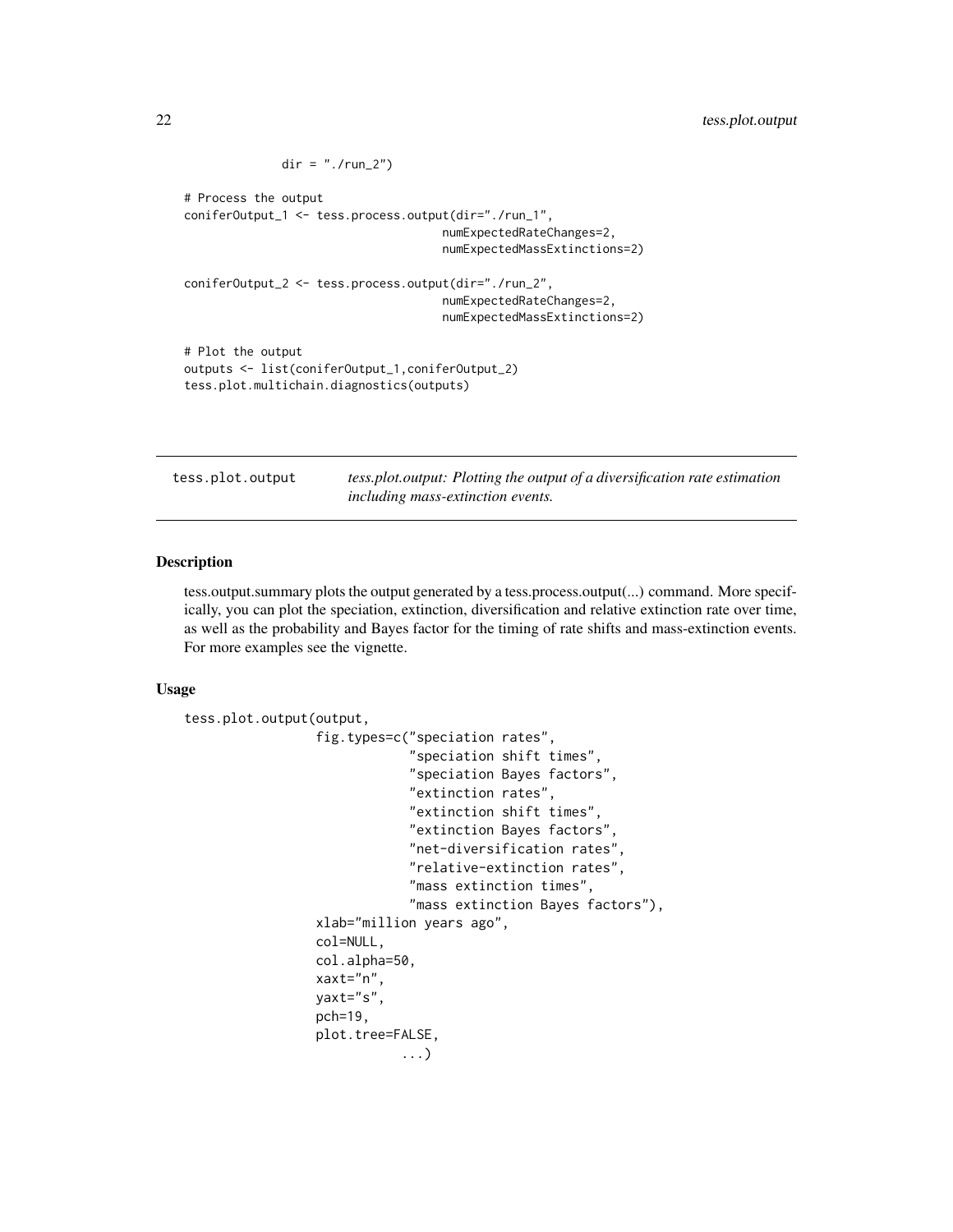# tess.plot.output 23

# Arguments

| output    | The processed output for plotting.                                               |
|-----------|----------------------------------------------------------------------------------|
| fig.types | Which aspects of the model to visualize. See details for a complete description. |
| xlab      | The label of the x-axis. By default, millions of years.                          |
| col       | Colors used for printing. Must be of same length as fig. types.                  |
| col.alpha | Alpha channel parameter for credible intervals.                                  |
| xaxt      | The type of x-axis to plot. By default, no x-axis is plotted (recommended).      |
| yaxt      | The type of y-axis to plot.                                                      |
| pch       | The type of points to draw (if points are drawn).                                |
| plot.tree | Are we plotting the tree too?                                                    |
| $\ddotsc$ | Arguments delegated to plot()                                                    |

# Details

This function generates visual summaries of the CoMET analysis in the output object. The argument fig.types specifies the aspects of the model to summarize. Valid options are:

- speciation rates: Plots the interval-specific speciation rates.
- speciation shift times: Plots the posterior probability of at least one speciation-rate shift for each interval.
- speciation Bayes factors: Plots the Bayes factor support for at least one speciation-rate shift for each interval (as 2 ln BF).
- extinction rates: Plots the interval-specific extinction rates.
- extinction shift times: Plots the posterior probability of at least one extinction-rate shift for each interval.
- extinction Bayes factors: Plots the Bayes factor support for at least one extinction-rate shift for each interval (as 2 ln BF).
- net-diversification ratesPlots the interval-specific net-diversification rates.
- relative-extinction ratesPlots the interval-specific relative-extinction rates.
- mass extinction times: Plots the posterior probability of at least one mass-extinction event for each interval.
- mass extinction Bayes factors: Plots the Bayes factor support for at least one mass-extinction event for each interval (as 2 ln BF).

## Author(s)

Michael R. May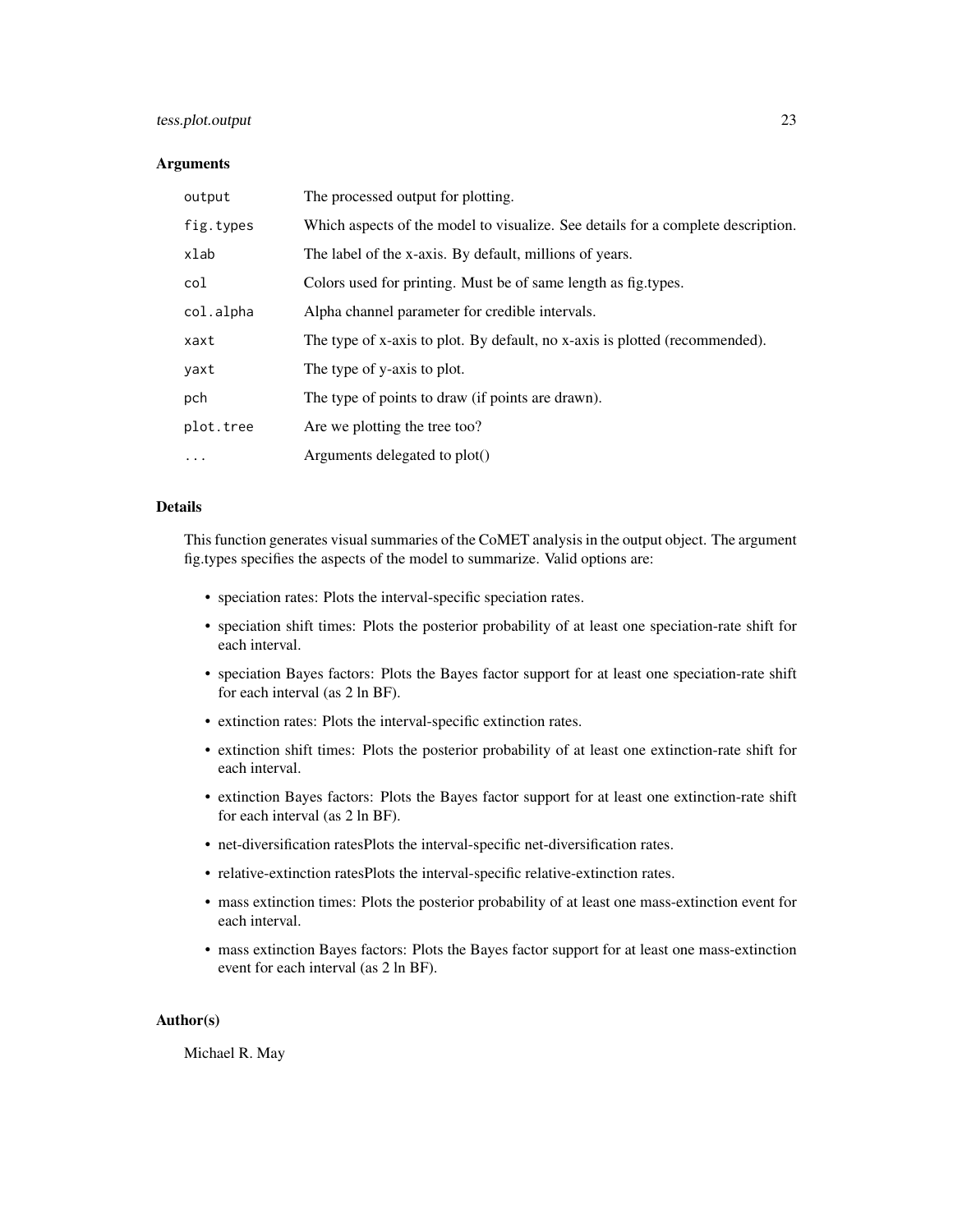# Examples

```
# Load the data, compute the sampling fraction rho
data(conifers)
totalConiferSpecies <- 630
sampledConiferSpecies <- conifers$Nnode+1
rho <- sampledConiferSpecies / totalConiferSpecies
# Run a tess analysis
tess.analysis(tree = conifers,
              initialSpeciationRate=c(1.0),
              initialExtinctionRate=c(0.5),
              empiricalHyperPriors = FALSE,
              numExpectedRateChanges = 2,
             numExpectedMassExtinctions = 2,
              samplingProbability = rho,
             MAX_ITERATIONS = 200,
             BURNIN = 100)
# Process the output
coniferOutput <- tess.process.output(dir=getwd(),
                                     numExpectedRateChanges=2,
                                     numExpectedMassExtinctions=2)
# Plot the output
tess.plot.output(coniferOutput)
```

```
tess.plot.singlechain.diagnostics
```
*tess.plot.mcmc.diagnostics: Plotting the single chain mcmc diagnostics of a episodic diversification rate analysis with mass-extinction events.*

# Description

tess.plot.singlechain.diagnostics plots MCMC diagnostics for the output generated by a tess.process.output(...) command. Fore more examples see the vignette.

## Usage

```
tess.plot.singlechain.diagnostics(output,
```
parameters=c("speciation rates", "speciation shift times", "extinction rates", "extinction shift times", "net-diversification rates", "relative-extinction rates", "mass extinction times"), diagnostics=c("ESS","geweke"), ess.crit=c(100,200),

<span id="page-23-0"></span>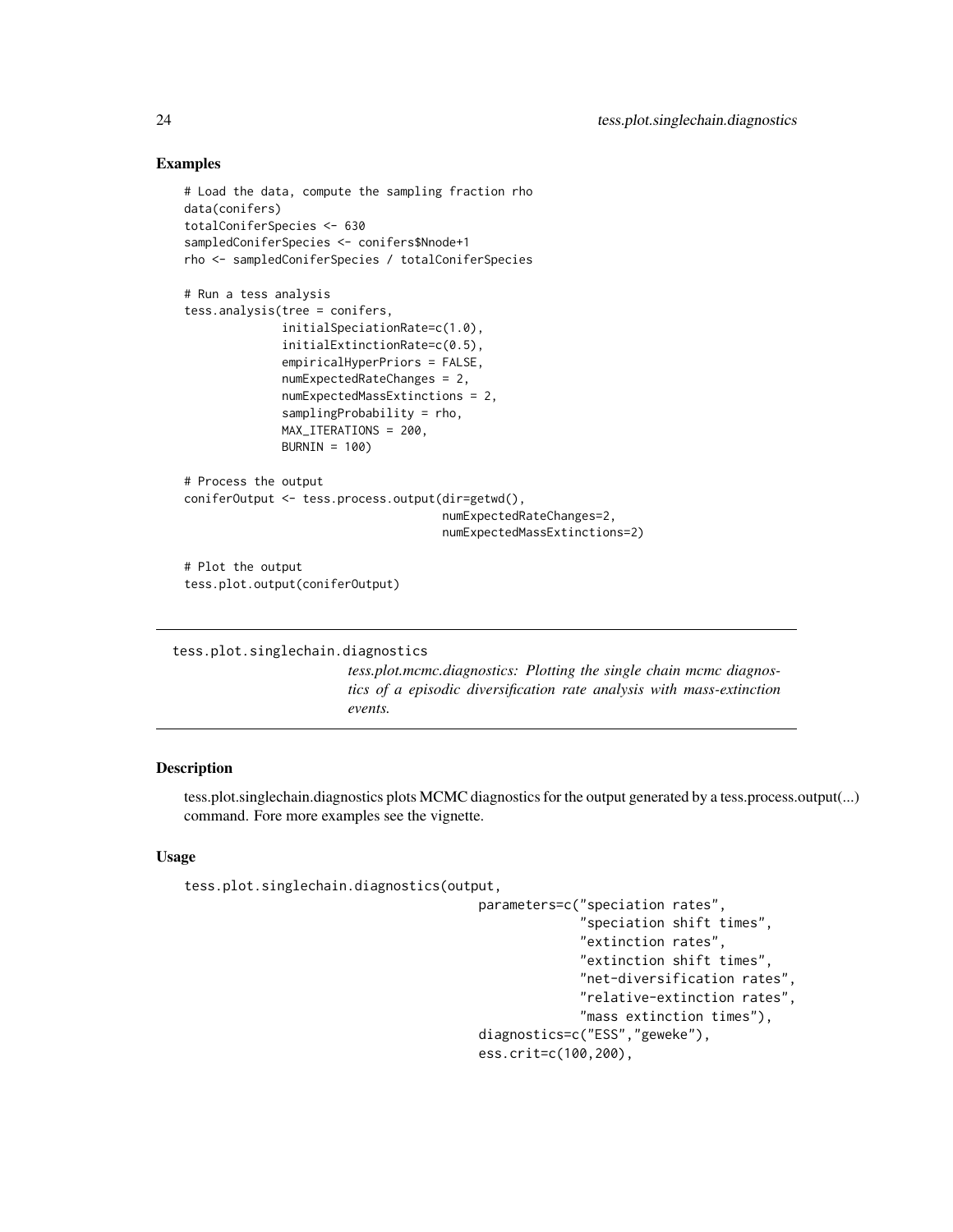```
geweke.crit=0.05,
correction="bonferroni",
xlab="million years ago",
col=NULL,
xaxt="n",
yaxt="s",
pch=19,
...)
```
## Arguments

| output      | The processed output for plotting.                                                                                  |
|-------------|---------------------------------------------------------------------------------------------------------------------|
| parameters  | Which parameters to diagnose. See details for a complete description.                                               |
| diagnostics | Which diagnostics to use. Options are "ESS" and "geweke".                                                           |
| ess.crit    | Two values which correspond to low ESS threshold and acceptable ESS thresh-<br>old. Default values are 100 and 200. |
| geweke.crit | The p-value cutoff for Geweke's diagnostic. Default is the canonical 0.05.                                          |
| correction  | What type of multiple-correction method to use. Options are "bonferroni" and<br>"sidak".                            |
| xlab        | The label of the x-axis. By default, millions of years.                                                             |
| col         | Colors used for printing. Must be of same length as fig. types.                                                     |
| xaxt        | The type of x-axis to plot. By default, no x-axis is plotted (recommended).                                         |
| yaxt        | The type of y-axis to plot.                                                                                         |
| pch         | The type of points to draw (if points are drawn).                                                                   |
| $\cdots$    | Arguments delegated to plot()                                                                                       |
|             |                                                                                                                     |

# Details

This function generates visual summaries of single-chain MCMC diagnostics for the CoMET analysis in the output object. The argument parameters specifies the aspects of the model to summarize. Valid options are:

- speciation rates: Plots the interval-specific speciation rates.
- speciation shift times: Plots the posterior probability of at least one speciation-rate shift for each interval.
- extinction rates: Plots the interval-specific extinction rates.
- extinction shift times: Plots the posterior probability of at least one extinction-rate shift for each interval.
- net-diversification ratesPlots the interval-specific net-diversification rates.
- relative-extinction ratesPlots the interval-specific relative-extinction rates.
- mass extinction times: Plots the posterior probability of at least one mass-extinction event for each interval.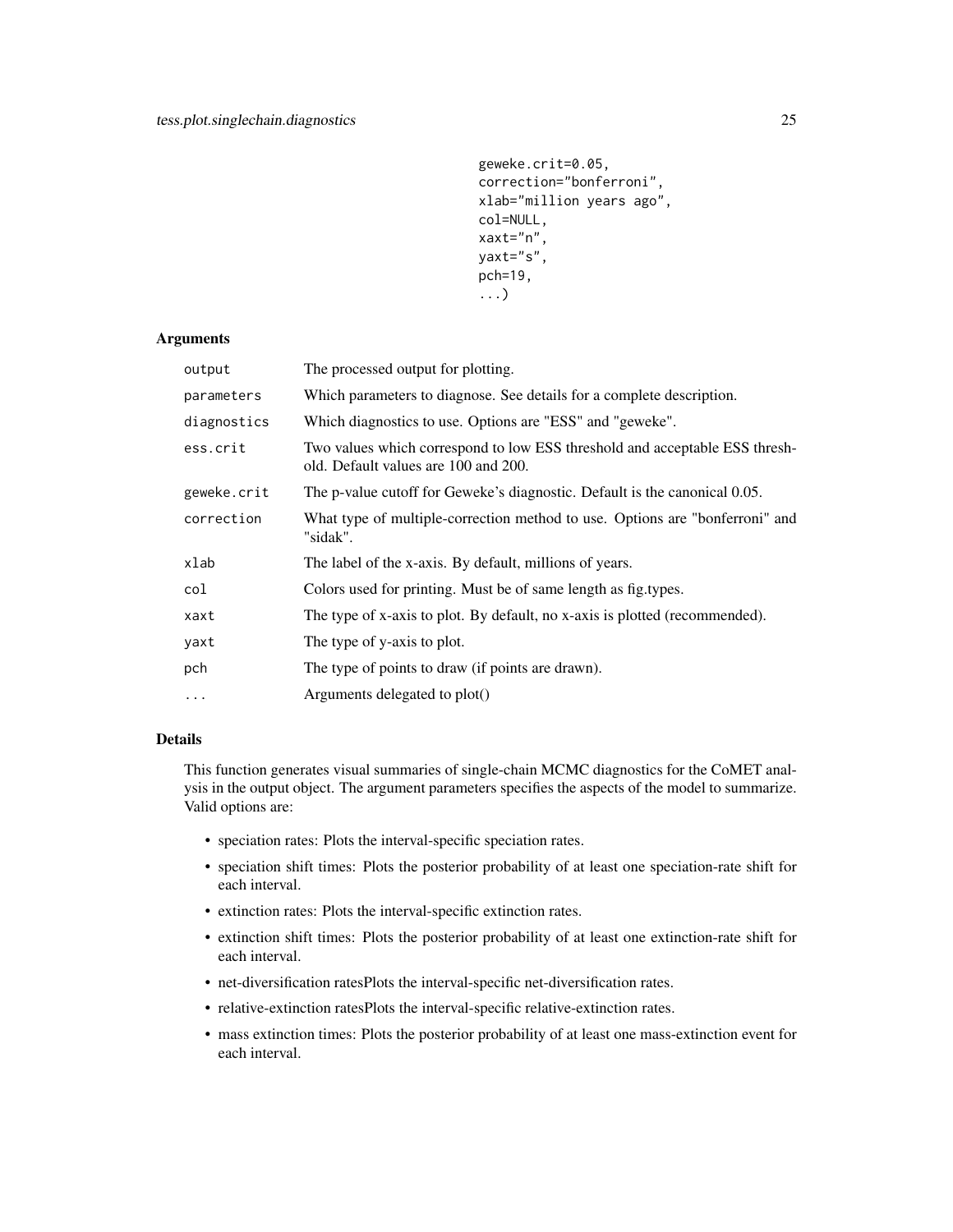## <span id="page-25-0"></span>Author(s)

Michael R. May

## Examples

```
# Load the data, compute the sampling fraction rho
data(conifers)
totalConiferSpecies <- 630
sampledConiferSpecies <- conifers$Nnode+1
rho <- sampledConiferSpecies / totalConiferSpecies
# Run a tess analysis
tess.analysis(tree = conifers,
             initialSpeciationRate=c(1.0),
             initialExtinctionRate=c(0.5),
              empiricalHyperPriors = FALSE,
              numExpectedRateChanges = 2,
              numExpectedMassExtinctions = 2,
              samplingProbability = rho,
             MAX_ITERATIONS = 200,
             BURNIN = 100)
# Process the output
coniferOutput <- tess.process.output(dir=getwd(),
                                     numExpectedRateChanges=2,
                                     numExpectedMassExtinctions=2)
# Plot the output
tess.plot.singlechain.diagnostics(coniferOutput)
```
tess.PosteriorPrediction

*tess.PosteriorPrediction: Approximation of the posterior predictive distribution.*

#### Description

tess.PosteriorPrediction calls the simulation function exactly once for each sampled parameter combination. In that way, posterior predictive simulations can be obtained which then in turn can be used to compute summary statistics based on these posterior predictive simulations. Fore more information see the vignette.

## Usage

tess.PosteriorPrediction(simulationFunction,parameters,burnin)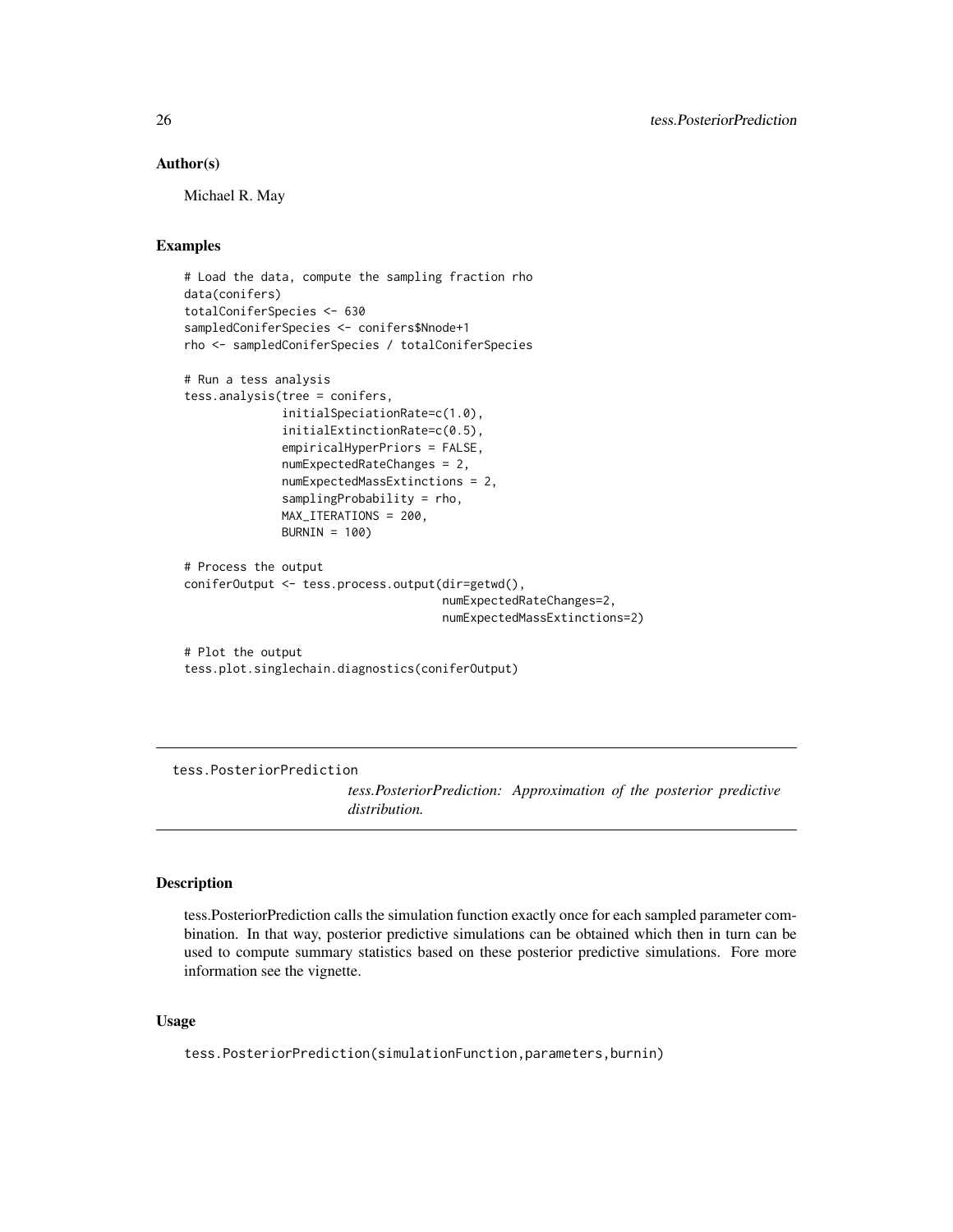### **Arguments**

| simulationFunction |                                                                                                                   |
|--------------------|-------------------------------------------------------------------------------------------------------------------|
|                    | The simulation function which will be called internally by simulation Function (parameters).                      |
| parameters         | A matrix of parameters where the rows represent samples of parameters and the<br>column the different parameters. |
| burnin             | The fraction of samples to be discarded as burnin. This is 0.25 by default                                        |

# Value

Returns samples simulated from the posterior predictive distribution.

#### Author(s)

Sebastian Hoehna

#### References

S. Hoehna: Fast simulation of reconstructed phylogenies under global, time-dependent birth-death processes. 2013, Bioinformatics, 29:1367-1374

```
# We first run an MCMC to obtain samples from the posterior distribution
# and then simulate the posterior predictive distribution.
# The bird phylogeny as the test data set
data(cettiidae)
times <- as.numeric( branching.times(cettiidae) )
# The log-likelihood function
likelihood <- function(params) {
  # We use the parameters as diversification rate and turnover rate.
  # Thus we need to transform first
  b \le params[1] + params[2]
  d \leq params[2]
  lnl <- tess.likelihood(times,b,d,samplingProbability=1.0,log=TRUE)
  return (lnl)
}
prior_diversification <- function(x) { dexp(x, rate=0.1, log=TRUE) }
prior_turnover <- function(x) { dexp(x,rate=0.1,log=TRUE) }
priors <- c(prior_diversification,prior_turnover)
# Note, the number of iterations and the burnin is too small here
# and should be adapted for real analyses
samples <- tess.mcmc(likelihood,priors,c(1,0.1),c(TRUE,TRUE),c(0.1,0.1),10,10)
tmrca <- max(branching.times(cettiidae))
# The simulation function
sim <- function(params) {
```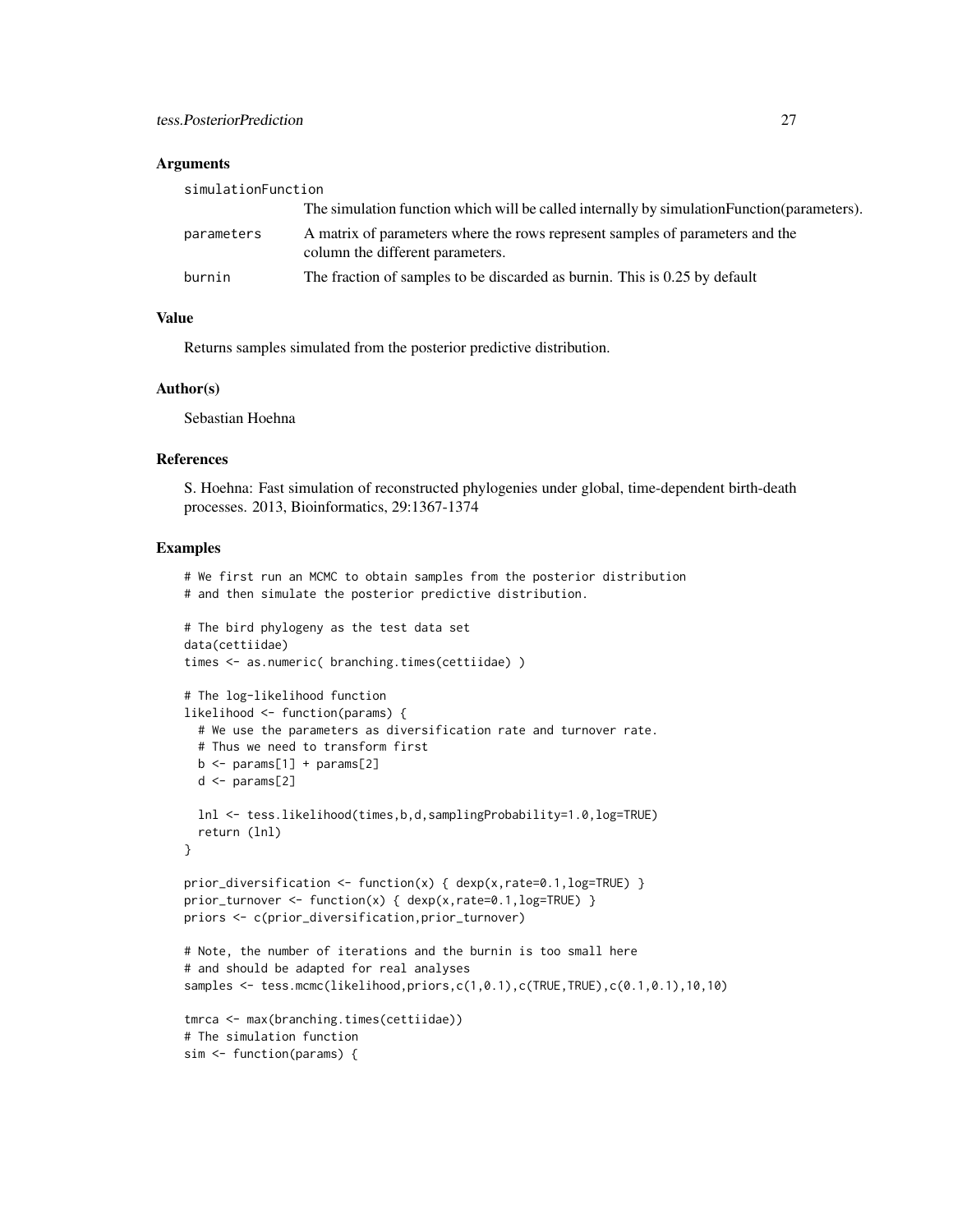```
# We use the parameters as diversification rate and turnover rate.
 # Thus we need to transform first
 b \leftarrow params[1] + params[2]
 d \leftarrow params[2]
 tree <- tess.sim.age(n=1,age=tmrca,b,d,samplingProbability=1.0)[[1]]
 return (tree)
}
trees <- tess.PosteriorPrediction(sim,samples)
# compute the posterior predictive test statistic
ppt <- tess.PosteriorPredictiveTest(trees,cettiidae,gammaStat)
# get the p-value of the observed test-statistic
ppt[[2]]
```

```
tess.PosteriorPredictiveTest
```
*tess.PosteriorPredictiveTest: Approximation of the posterior predictive distribution.*

#### Description

tess.PosteriorPredictiveTest computes the values of the statistic for the posterior predictive simulations and computes the p-value for the observed statistic.

#### Usage

```
tess.PosteriorPredictiveTest(samples,observation,statistic)
```
#### **Arguments**

| samples     | Samples from the posterior predictive distribution. |
|-------------|-----------------------------------------------------|
| observation | The observed value.                                 |
| statistic   | The function that computes the statistic.           |

## Value

Returns a list of the statistic for each sample.

#### Author(s)

Sebastian Hoehna

#### References

S. Hoehna: Fast simulation of reconstructed phylogenies under global, time-dependent birth-death processes. 2013, Bioinformatics, 29:1367-1374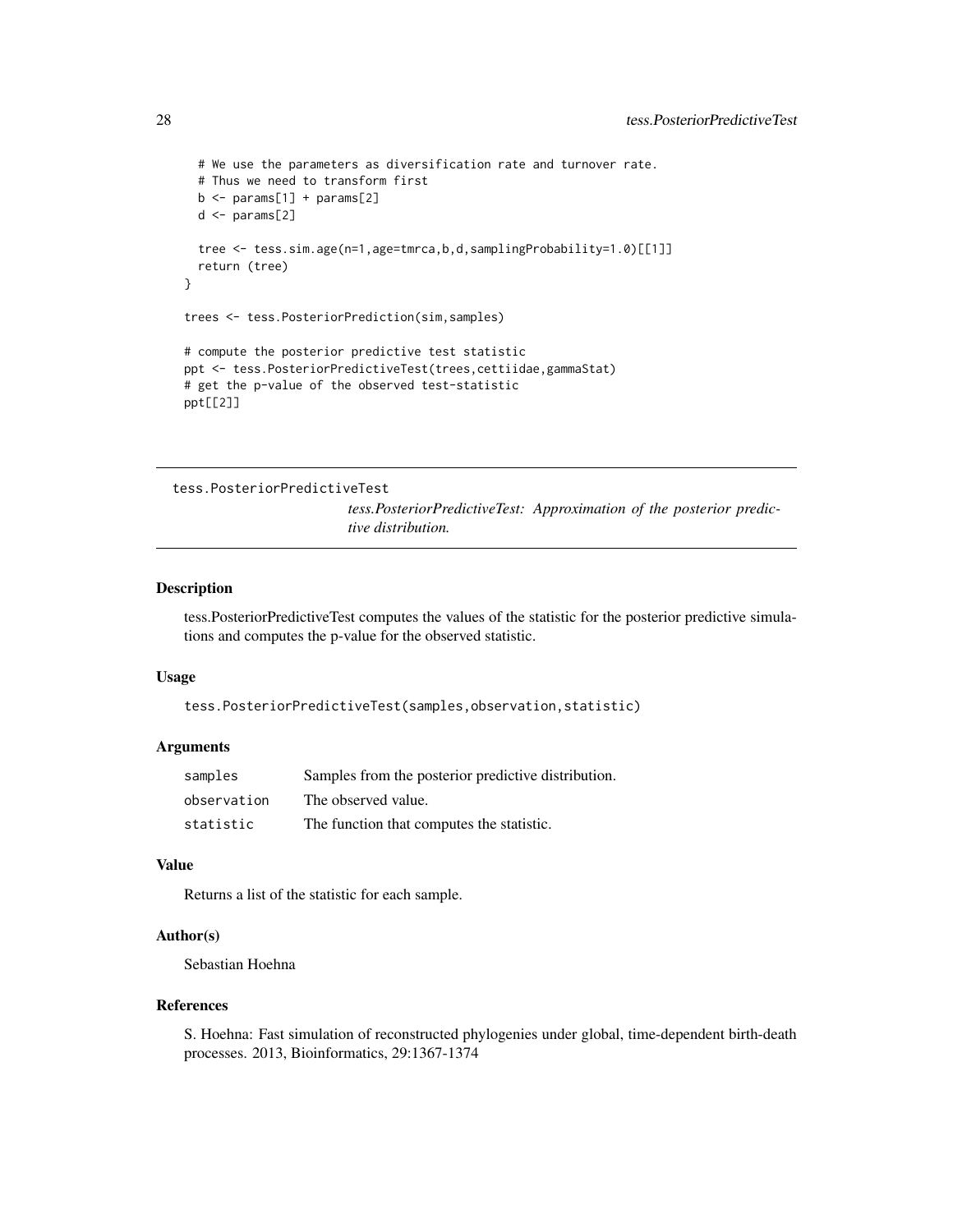# tess.PosteriorPredictiveTest 29

```
# We first run an MCMC to obtain samples from the posterior distribution
# and then simulate the posterior predictive distribution.
# The bird phylogeny as the test data set
data(cettiidae)
times <- as.numeric( branching.times(cettiidae) )
# The log-likelihood function
likelihood <- function(params) {
 # We use the parameters as diversification rate and turnover rate.
 # Thus we need to transform first
 b \leq params[1] + params[2]
 d \leftarrow params[2]
 lnl <- tess.likelihood(times,b,d,samplingProbability=1.0,log=TRUE)
 return (lnl)
}
prior_diversification <- function(x) { dexp(x,rate=0.1,log=TRUE) }
prior_turnover <- function(x) { dexp(x,rate=0.1,log=TRUE) }
priors <- c(prior_diversification,prior_turnover)
# Note, the number of iterations and the burnin is too small here
# and should be adapted for real analyses
samples <- tess.mcmc(likelihood,priors,c(1,0.1),c(TRUE,TRUE),c(0.1,0.1),10,10)
tmrca <- max(branching.times(cettiidae))
# The simulation function
sim <- function(params) {
 # We use the parameters as diversification rate and turnover rate.
 # Thus we need to transform first
 b \leq params[1] + params[2]
 d \leftarrow params[2]
 # We need trees with at least three tips for the gamma-statistics
 repeat {
    tree <- tess.sim.age(n=1,age=tmrca,b,d,samplingProbability=1.0,MRCA=TRUE)[[1]]
   if (tree$Nnode > 1) break
 }
 return (tree)
}
# simulate trees from the posterior predictive distribution
trees <- tess.PosteriorPrediction(sim,samples)
# compute the posterior predictive test statistic
ppt <- tess.PosteriorPredictiveTest(trees,cettiidae,gammaStat)
# get the p-value of the observed test-statistic
ppt[[2]]
```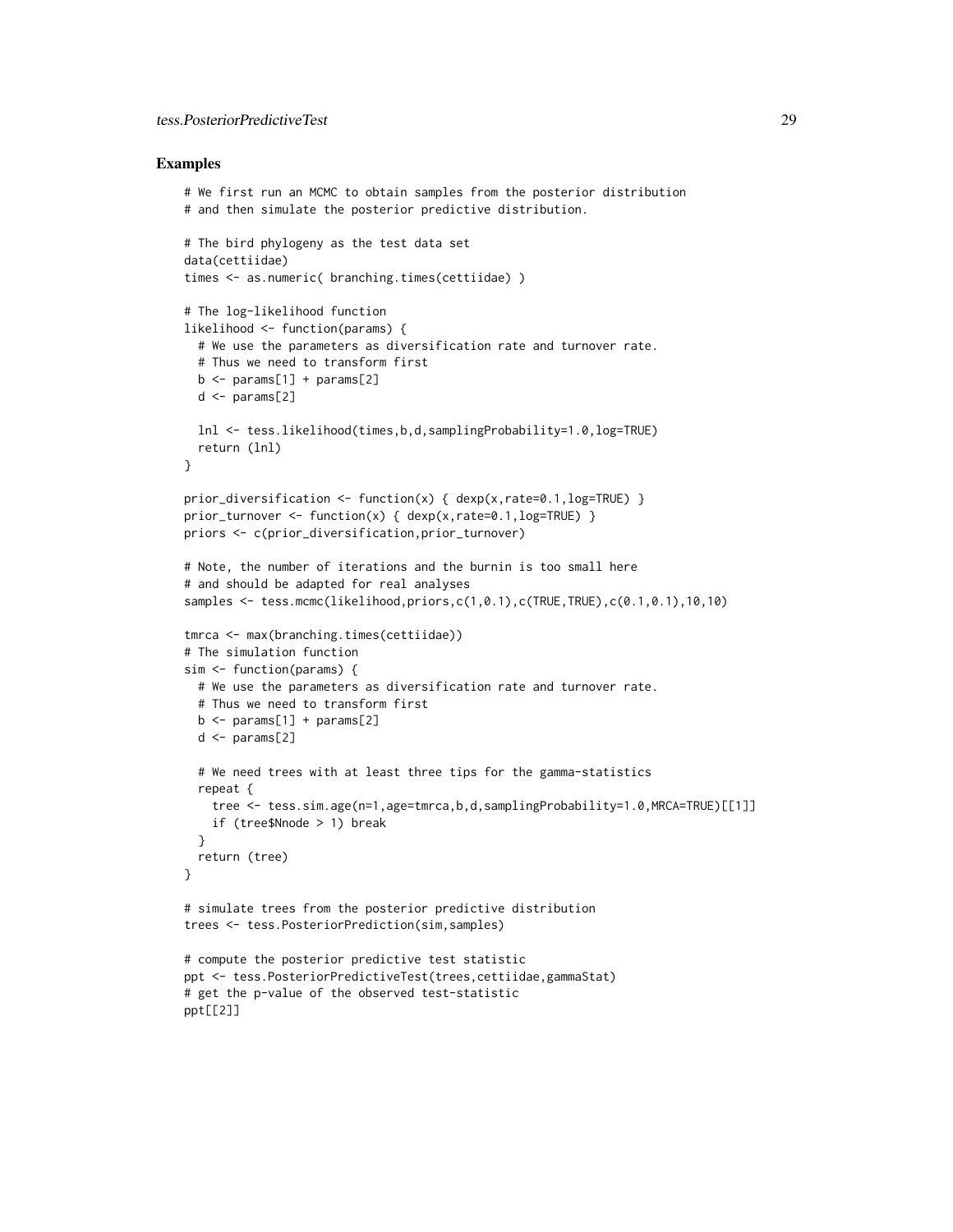<span id="page-29-0"></span>tess.process.output *tess.process.output: Summarizing the output of a diversification rate estimation including mass-extinction events. See the tess.analysis function for more information on how such output is generated and the tess.plot.output how the output can be visualized. Also have a look at the vignette for more in detail description and examples.*

## Description

tess.process.output summarizes the output generated by a tess.analysis(...) run.

## Usage

```
tess.process.output(dir,
```

```
tree=NULL,
numExpectedRateChanges=2,
numExpectedMassExtinctions=2,
burnin=0.25,
numIntervals=100,
criticalBayesFactors=c(2,6,10))
```
# Arguments

| dir                        | The directory from which the CoMET output will be read.                                                |
|----------------------------|--------------------------------------------------------------------------------------------------------|
| tree                       | The tree analyzed with CoMET in phylo format. By default, looks for a tree in<br>the target directory. |
| numExpectedRateChanges     |                                                                                                        |
|                            | The number of expected diversification-rate changes.                                                   |
| numExpectedMassExtinctions |                                                                                                        |
|                            | The number of expected mass-extinction events.                                                         |
| burnin                     | The fraction of samples that will be discarded as burnin.                                              |
| numIntervals               | The number of discrete intervals in which to break the tree.                                           |
| criticalBayesFactors       |                                                                                                        |
|                            | The Bayes factor thresholds to use to assess significance of events.                                   |

# Details

The output of a CoMET analysis is stored in a directory with different files containing the MCMC samples from the posterior distribution. For example, the tess.analysis function stores the times and survival probabilities of the mass-extinction events in a file. This function, converts the output by counting the number of events that fall into a given time-bin. This pre-processing of the output simplifies the plotting.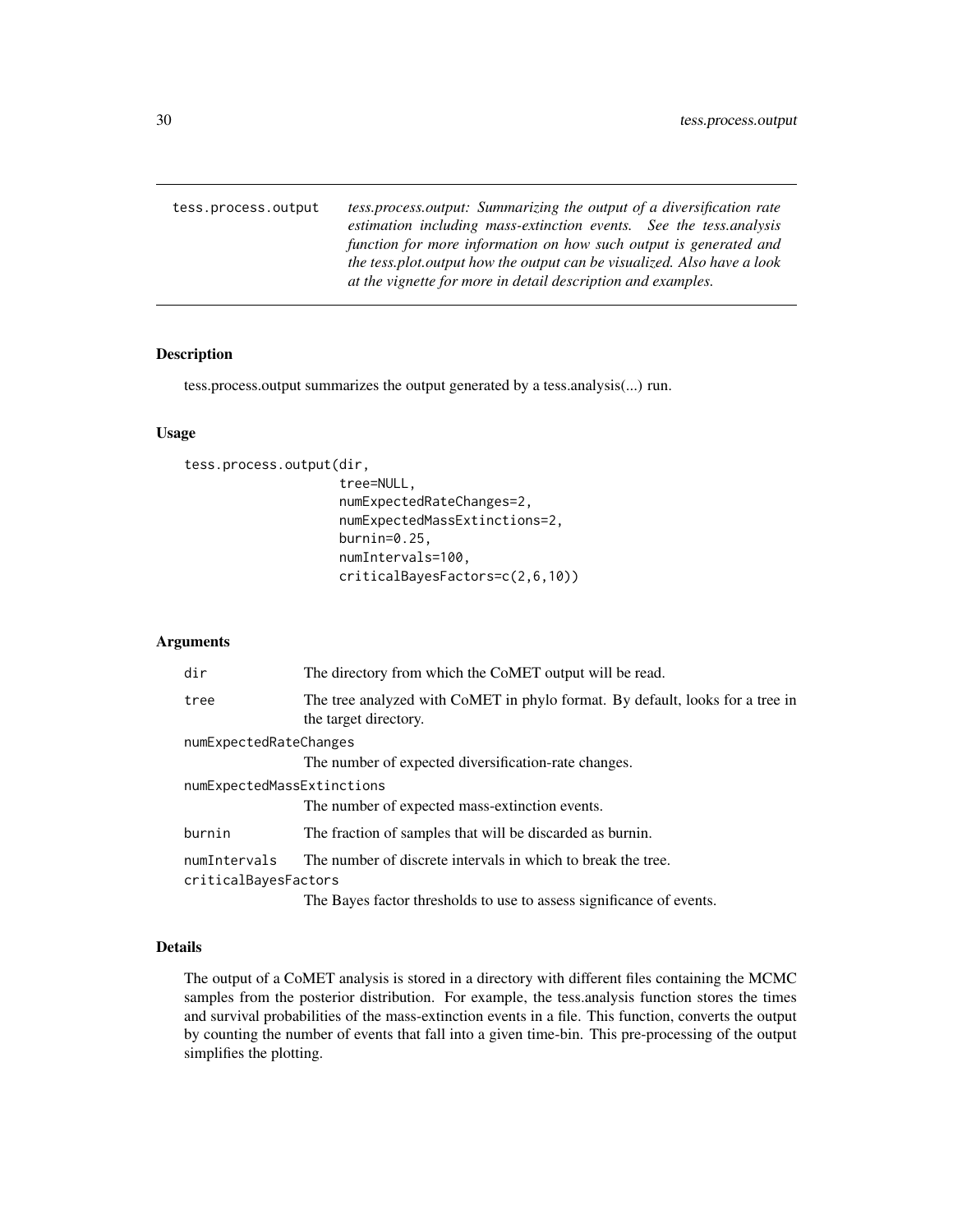#### Value

This function returns a list with the following elements:

posterior An object of class 'mcmc' that contains the trace of the model's posterior probability.

#### numSpeciationCategories

An object of class 'mcmc' that contains samples from the posterior distribution of the number of speciation categories (minimum 1, since this includes the initial speciation rate).

#### numExtinctionCategories

An object of class 'mcmc' that contains samples from the posterior distribution of the number of extinction categories (minimum 1, since this includes the initial extinction rate).

#### numMassExtinctions

An object of class 'mcmc' that contains samples from the posterior distribution of the number of mass-extinction events.

#### speciation rates

An object of class 'mcmc' that contains speciation rates sampled from the posterior distribution for each of numIntervals discrete time intervals. Rows correspond to samples from the posterior distribution, columns correspond to intervals.

#### speciation change times

An object of class 'mcmc' that contains speciation-rate-change events sampled from the posterior distribution for each of numIntervals discrete time intervals. A value of 1 indicates an event was contained in the interval, 0 that no event was contained in the interval. Rows correspond to samples from the posterior distribution, columns correspond to intervals.

#### speciation Bayes factors

A vector of class 'numeric' that contains the Bayes factor support for there being a speciation-rate-change event for each of numIntervals discrete time intervals. The ith element corresponds to the Bayes factor support for an event in the ith interval.

#### speciationRateChangeCriticalPosteriorProbabilities

A vector of posterior probabilities that correspond to critical Bayes factor thresholds (specified by the argument criticalBayesFactors). Element i is the posterior probability of a speciation-rate-change event in an interval needed to produce Bayes factor support of criticalBayesFactors[i].

#### extinction rates

An object of class 'mcmc' that contains extinction rates sampled from the posterior distribution for each of numIntervals discrete time intervals. Rows correspond to samples from the posterior distribution, columns correspond to intervals.

#### extinction change times

An object of class 'mcmc' that contains extinction-rate-change events sampled from the posterior distribution for each of numIntervals discrete time intervals. A value of 1 indicates an event was contained in the interval, 0 that no event was contained in the interval. Rows correspond to samples from the posterior distribution, columns correspond to intervals.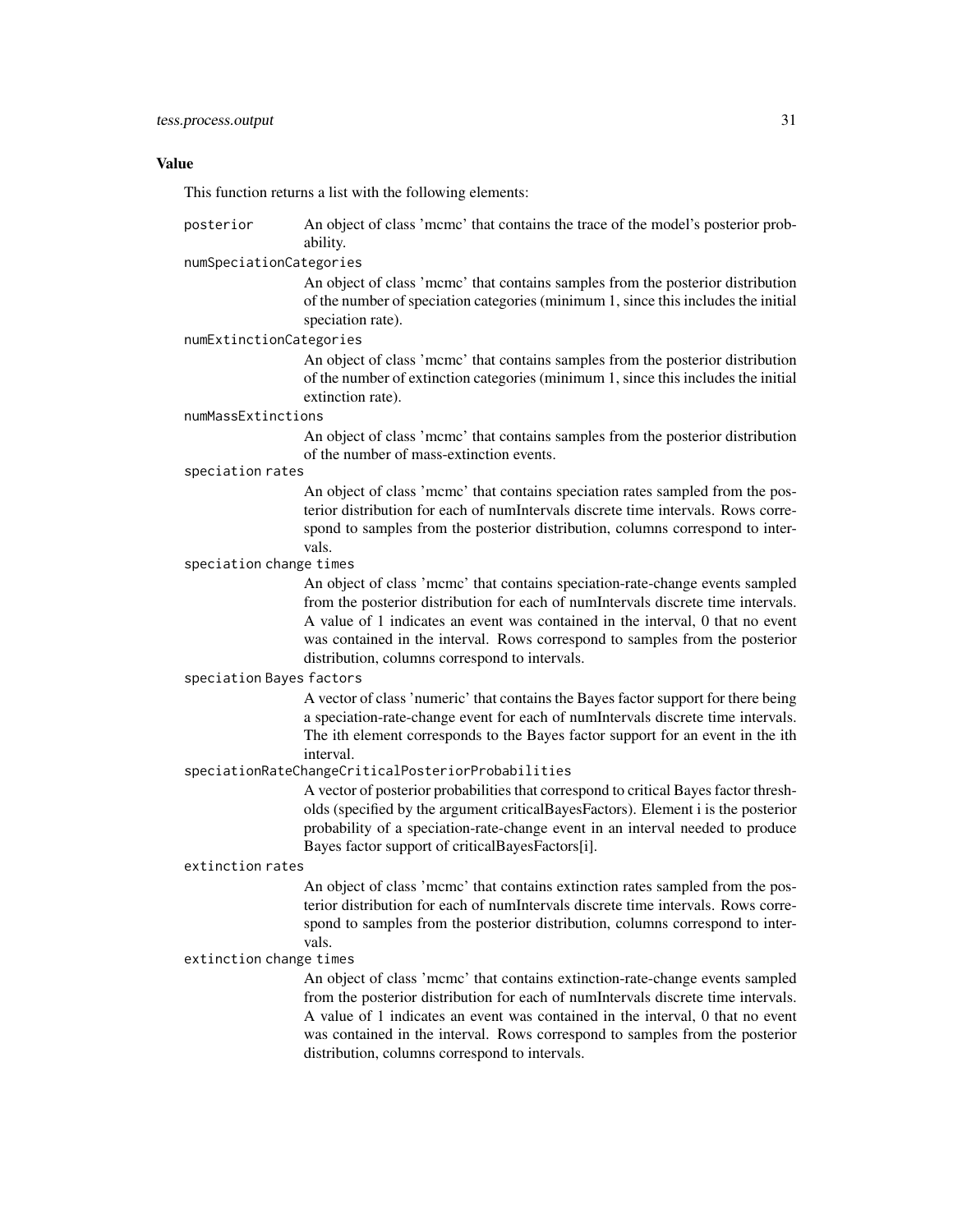#### extinction Bayes factors

A vector of class 'numeric' that contains the Bayes factor support for there being a extinction-rate-change event for each of numIntervals discrete time intervals. The ith element corresponds to the Bayes factor support for an event in the ith interval.

#### extinctionRateChangeCriticalPosteriorProbabilities

A vector of posterior probabilities that correspond to critical Bayes factor thresholds (specified by the argument criticalBayesFactors). Element i is the posterior probability of a extinction-rate-change event in an interval needed to produce Bayes factor support of criticalBayesFactors[i].

## net-diversification rates

An object of class 'mcmc' that contains net-diversification (speciation - extinction) rates sampled from the posterior distribution for each of numIntervals discrete time intervals. Rows correspond to samples from the posterior distribution, columns correspond to intervals.

## relative-extinction rates

An object of class 'mcmc' that contains relative-extinction (extinction / speciation) rates sampled from the posterior distribution for each of numIntervals discrete time intervals. Rows correspond to samples from the posterior distribution, columns correspond to intervals.

## mass extinction times

An object of class 'mcmc' that contains mass-extinction events sampled from the posterior distribution for each of numIntervals discrete time intervals. A value of 1 indicates an event was contained in the interval, 0 that no event was contained in the interval. Rows correspond to samples from the posterior distribution, columns correspond to intervals.

# mass extinction Bayes factors

A vector of class 'numeric' that contains the Bayes factor support for there being a mass-extinction event for each of numIntervals discrete time intervals. The ith element corresponds to the Bayes factor support for an event in the ith interval.

## massExtinctionCriticalPosteriorProbabilities

A vector of posterior probabilities that correspond to critical Bayes factor thresholds (specified by the argument criticalBayesFactors). Element i is the posterior probability of a mass-extinction event in an interval needed to produce Bayes factor support of criticalBayesFactors[i].

#### criticalBayesFactors

The critical Bayes factor values used for the Bayes factor tests (default 2 ln BF  $= \{2,6,10\}$ ).

- tree The tree analyzed with CoMET (just in case).
- intervals The discrete intervals used to compute the interval-specific parameters.

# Author(s)

Michael R. May

## Examples

# Load the data, compute the sampling fraction rho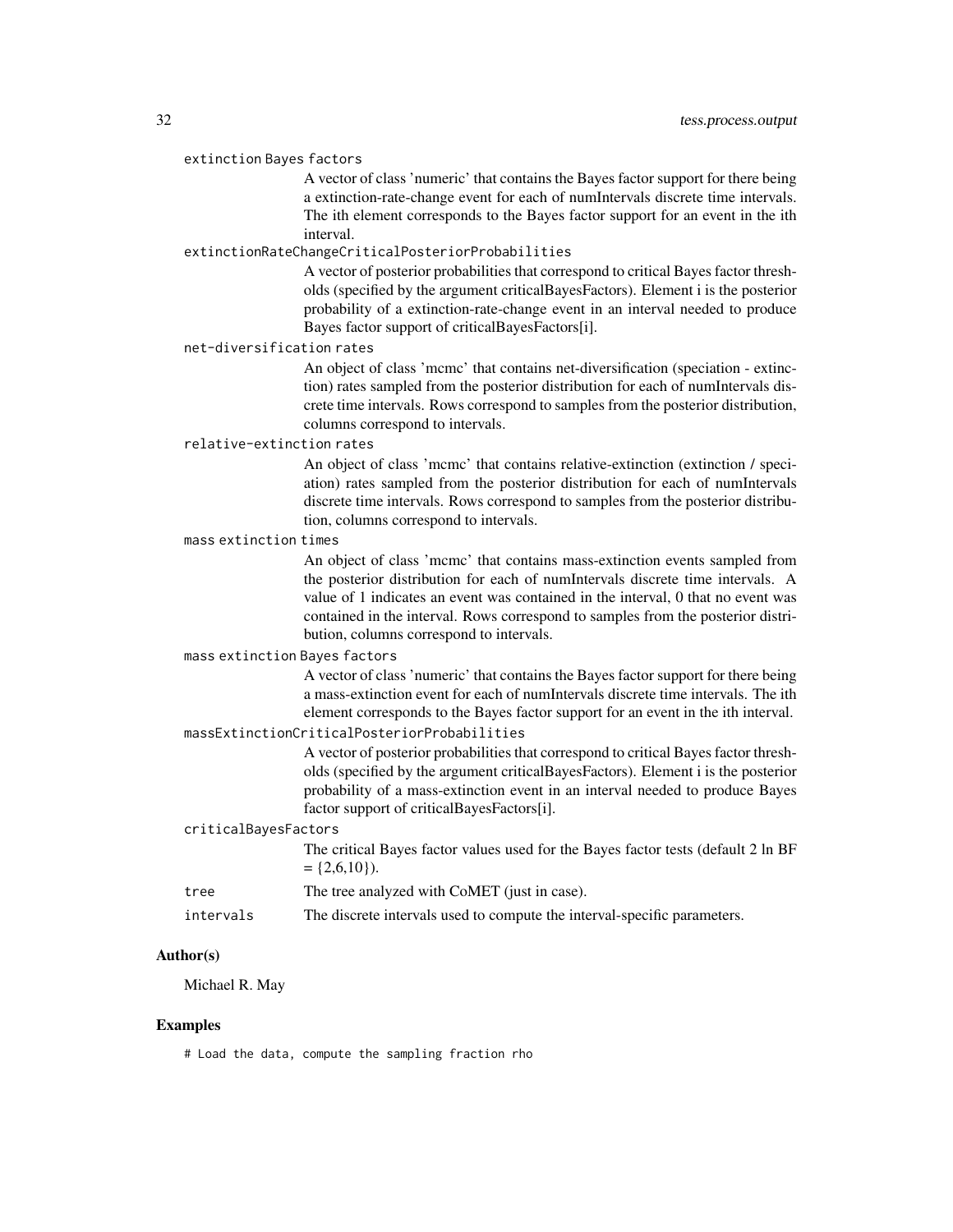<span id="page-32-0"></span>tess.sim.age 33

```
data(conifers)
totalConiferSpecies <- 630
sampledConiferSpecies <- conifers$Nnode+1
rho <- sampledConiferSpecies / totalConiferSpecies
# Run a tess analysis
tess.analysis(tree = conifers,
              initialSpeciationRate=c(1.0),
              initialExtinctionRate=c(0.5),
              empiricalHyperPriors = FALSE,
              numExpectedRateChanges = 2,
              numExpectedMassExtinctions = 2,
              samplingProbability = rho,
              MAX_ITERATIONS = 200,
              BURNIN=100)
# Process the output
coniferOutput <- tess.process.output(dir=getwd(),
                                     numExpectedRateChanges=2,
                                     numExpectedMassExtinctions=2)
# Plot the output
tess.plot.output(coniferOutput)
```

| tess.sim.age | tess.sim.age: Simulate a reconstructed tree for a given age under a |
|--------------|---------------------------------------------------------------------|
|              | global, time-dependent birth-death process.                         |

## **Description**

tess.sim.age simulates a reconstructed phylogenetic tree under a global, time-dependent birth-death process conditioned on the age of the tree. The rates may be any positive function of time or a constant. The process starts at time 0 and goes forward in time, hence the rates and events should be interpreted in the time after the origin. Additionally, mass-extinction event can be provided and a uniform taxon sampling probability. It is possible to start either with the origin (1 species) or with the most recent common ancestor (2 species).

#### Usage

```
tess.sim.age(n, age, lambda, mu, massExtinctionTimes = c(),
   massExtinctionSurvivalProbabilities = c(), samplingProbability = 1,
   samplingStrategy = "uniform", maxTaxa = Inf, MRCA = TRUE)
```
# Arguments

| n   | Number of simulations.                          |
|-----|-------------------------------------------------|
| age | The age of the tree, i.e. the time to simulate. |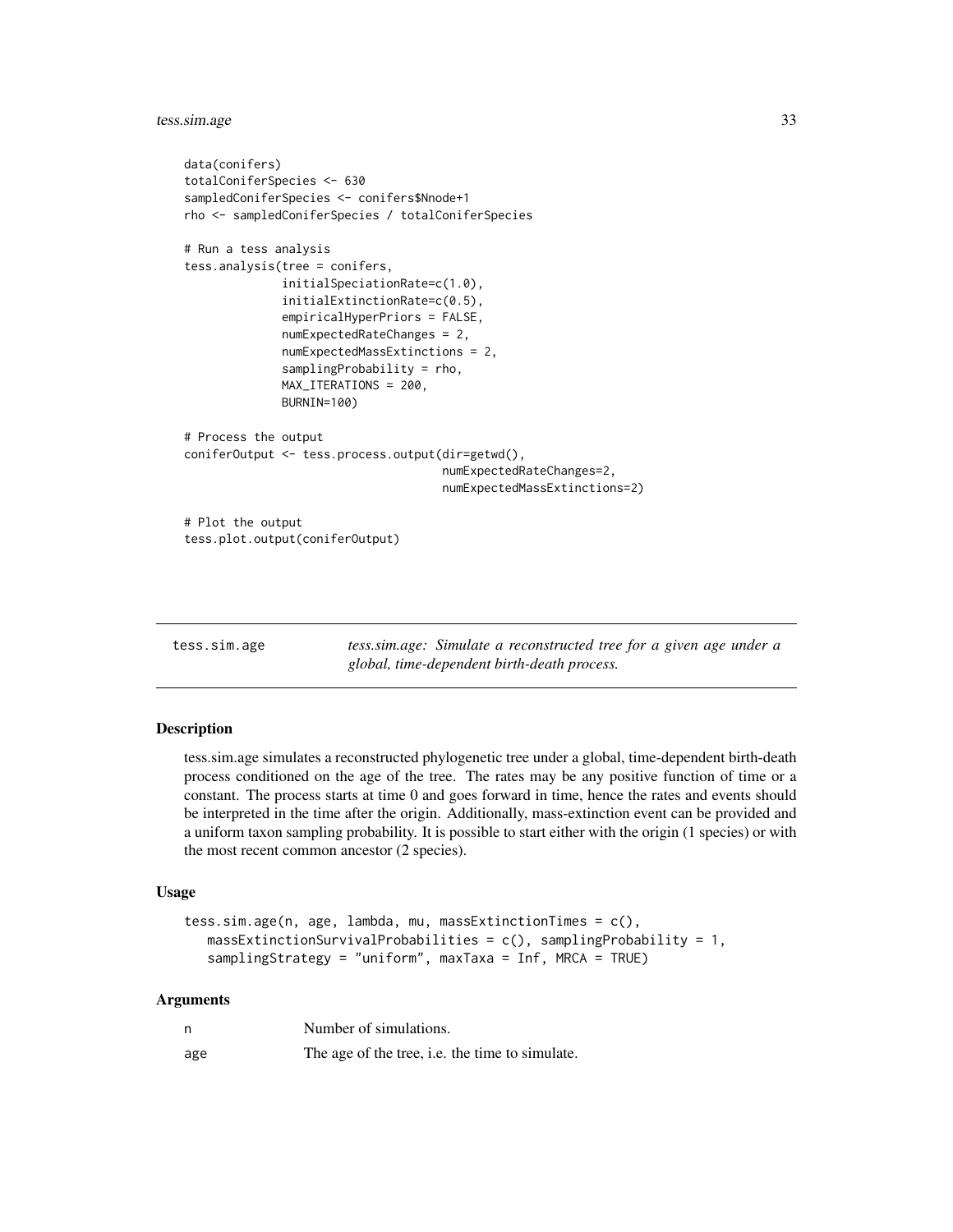34 tess.sim.age

| lambda              | The speciation rate function or constant.                                                                                                                                                                               |
|---------------------|-------------------------------------------------------------------------------------------------------------------------------------------------------------------------------------------------------------------------|
| mu                  | The extinction rate function or constant.                                                                                                                                                                               |
| massExtinctionTimes |                                                                                                                                                                                                                         |
|                     | The set of mass-extinction times after the start of the process.                                                                                                                                                        |
|                     | massExtinctionSurvivalProbabilities                                                                                                                                                                                     |
|                     | The set of survival probabilities for each speciation event. The set must have the<br>same length as the set of mass-extinction times.                                                                                  |
| samplingProbability |                                                                                                                                                                                                                         |
|                     | The probability for a species to be included in the sample.                                                                                                                                                             |
| samplingStrategy    |                                                                                                                                                                                                                         |
|                     | The strategy how samples were obtained. Options are: uniform diversified.                                                                                                                                               |
| maxTaxa             | The maximum number of possible taxa. If by chance a higher number is sim-<br>ulated, than simply ntaxa=maxTaxa. This is useful when too large trees should<br>be simulated because this takes too much time and memory. |
| <b>MRCA</b>         | Does the process start with the most recent common ancestor?                                                                                                                                                            |

# Value

Returns a set of trees in 'phylo' format.

# Author(s)

Sebastian Hoehna

# References

S. Hoehna: Fast simulation of reconstructed phylogenies under global, time-dependent birth-death processes. 2013, Bioinformatics, 29:1367-1374

```
l <- Vectorize(function(x) { if (x > 0.5 || x < 0.3) { return (1) } else { return (2) } })
e <- Vectorize(function(x) { if (x > 0.5 || x < 0.3) { return (0.95) } else { return (0.5) } })
```

```
tess.sim.age(n=1,age=1,l,e,MRCA=TRUE)
```

```
# simulation under constant rates
tess.sim.age(n=1,age=1,2.0,1.0,MRCA=TRUE)
```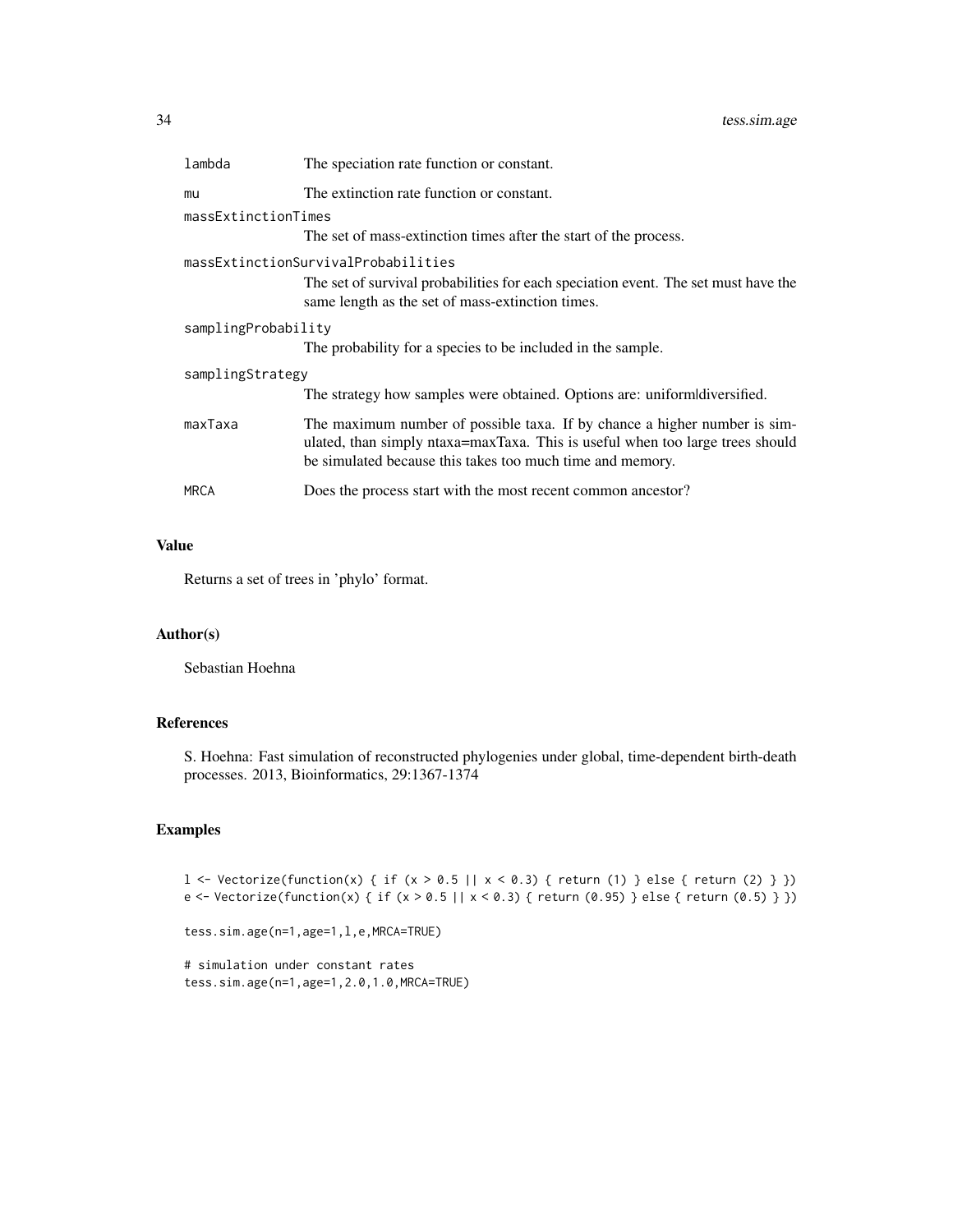<span id="page-34-0"></span>tess.sim.taxa *tess.sim.taxa.taxa: Simulate a reconstructed tree for a given number of taxa under a global, time-dependent birth-death process.*

#### Description

tess.sim.taxa simulates a reconstructed phylogenetic tree under a global, time-dependent birth-death process conditioned on the number of taxa sampled. The rates may be any positive function of time or a constant. The process starts at time 0 and goes forward in time, hence the rates and events should be interpreted in the time after the origin. Additionally, mass-extinction event can be provided and a uniform taxon sampling probability. It is possible to start either with the origin (1 species) or with the most recent common ancestor (2 species).

#### Usage

```
tess.sim.taxa(n, nTaxa, max, lambda, mu, massExtinctionTimes = c(),
  massExtinctionSurvivalProbabilities = c(), samplingProbability = 1,
   samplingStrategy = "uniform", SURVIVAL = TRUE, MRCA = TRUE, t_ccrit = c())
```
# Arguments

| n                   | Number of simulations.                                                                                                  |
|---------------------|-------------------------------------------------------------------------------------------------------------------------|
| nTaxa               | Number of species sampled.                                                                                              |
| max                 | Maximum time/height of the tree.                                                                                        |
| lambda              | The speciation rate function or constant.                                                                               |
| mu                  | The extinction rate function or constant.                                                                               |
| massExtinctionTimes |                                                                                                                         |
|                     | The set of mass-extinction times after the start of the process.                                                        |
|                     | massExtinctionSurvivalProbabilities                                                                                     |
|                     | The set of survival probabilities for each speciation event. The set must have the                                      |
|                     | same length as the set of mass-extinction times.                                                                        |
| samplingProbability |                                                                                                                         |
|                     | The probability for a species to be included in the sample.                                                             |
| samplingStrategy    |                                                                                                                         |
|                     | The strategy how samples were obtained. Options are: uniform diversified.                                               |
| SURVIVAL            | Do you want to condition on survival of the process?                                                                    |
| MRCA                | Does the process start with the most recent common ancestor?                                                            |
| t_crit              | The critical time points when a jump in the rate function occurs. Only a help for<br>the numerical integration routine. |

## Value

Returns a tree in 'phylo' format.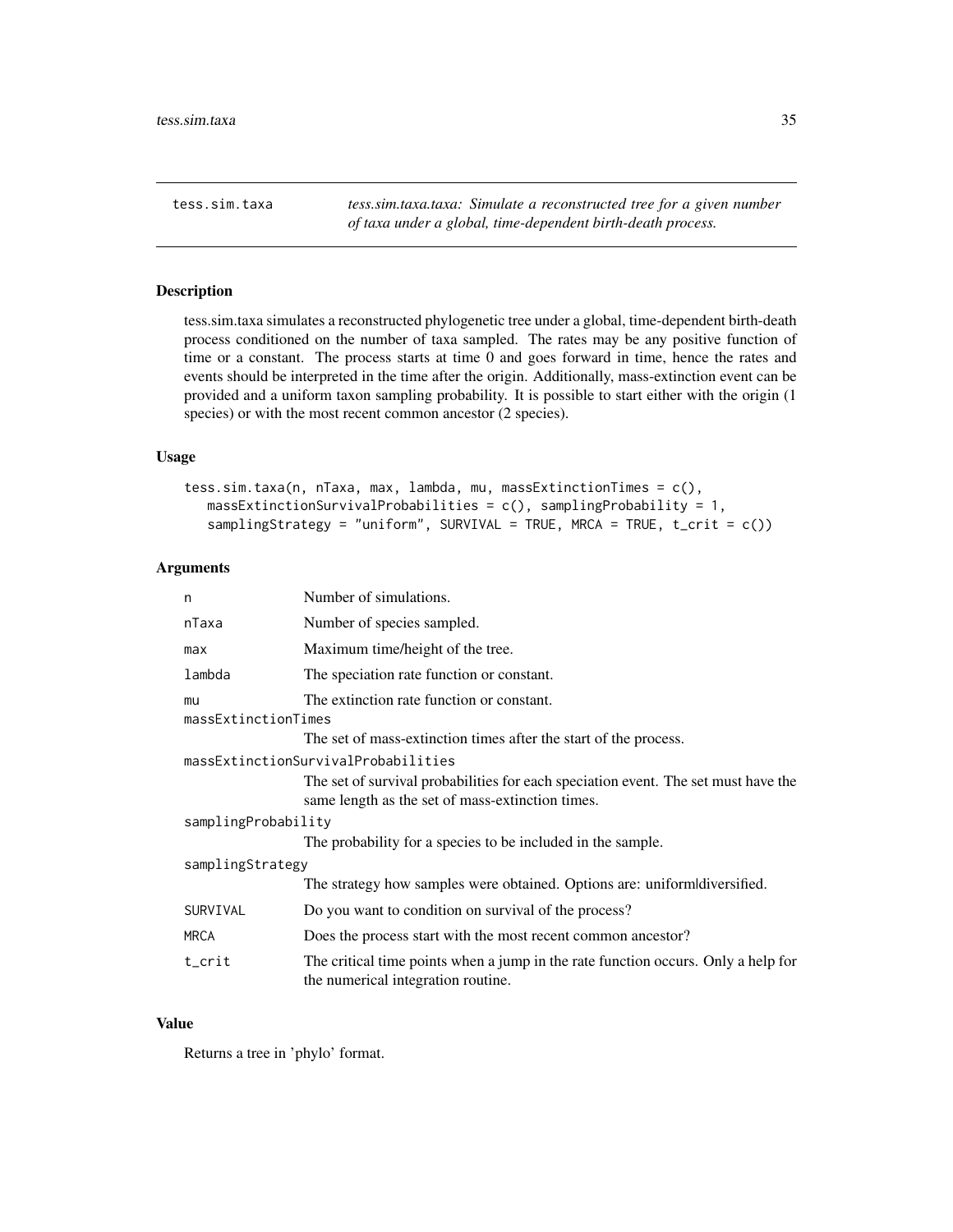#### <span id="page-35-0"></span>Author(s)

Sebastian Hoehna

#### References

S. Hoehna: Fast simulation of reconstructed phylogenies under global, time-dependent birth-death processes. 2013, Bioinformatics, 29:1367-1374

## Examples

```
1 <- Vectorize(function(x) { if (x > 0.5 || x < 0.3) { return (1) } else { return (2) } })
e <- Vectorize(function(x) { if (x > 0.5 || x < 0.3) { return (0.95) } else { return (0.5) } })
tess.sim.taxa(n=1,nTaxa=10,max=10,l,e,MRCA=TRUE)
# simulation under constant rates
tess.sim.taxa(n=1,nTaxa=10,max=10,2.0,1.0,MRCA=TRUE)
```
tess.sim.taxa.age *tess.sim.taxa.taxa.age: Simulate a reconstructed tree for a given age and number of taxa under a global, time-dependent birth-death process.*

#### Description

tess.sim.taxa.age simulates a reconstructed phylogenetic tree under a global, time-dependent birthdeath process conditioned on the age of the tree and number of taxa sampled. The rates may be any positive function of time or a constant. The process starts at time 0 and goes forward in time, hence the rates and events should be interpreted in the time after the origin. Additionally, mass-extinction event can be provided and a uniform taxon sampling probability. It is possible to start either with the origin (1 species) or with the most recent common ancestor (2 species).

#### Usage

```
tess.sim.taxa.age(n, nTaxa, age, lambda, mu, massExtinctionTimes = c(),
   massExtinctionSurvivalProbabilities = c(), samplingProbability = 1,
   samplingStrategy = "uniform", MRCA = TRUE)
```
#### Arguments

| n      | Number of simulations.                                 |
|--------|--------------------------------------------------------|
| nTaxa  | Number of species sampled.                             |
| age    | The age of the tree, <i>i.e.</i> the time to simulate. |
| lambda | The speciation rate function or constant.              |
| mu     | The extinction rate function or constant.              |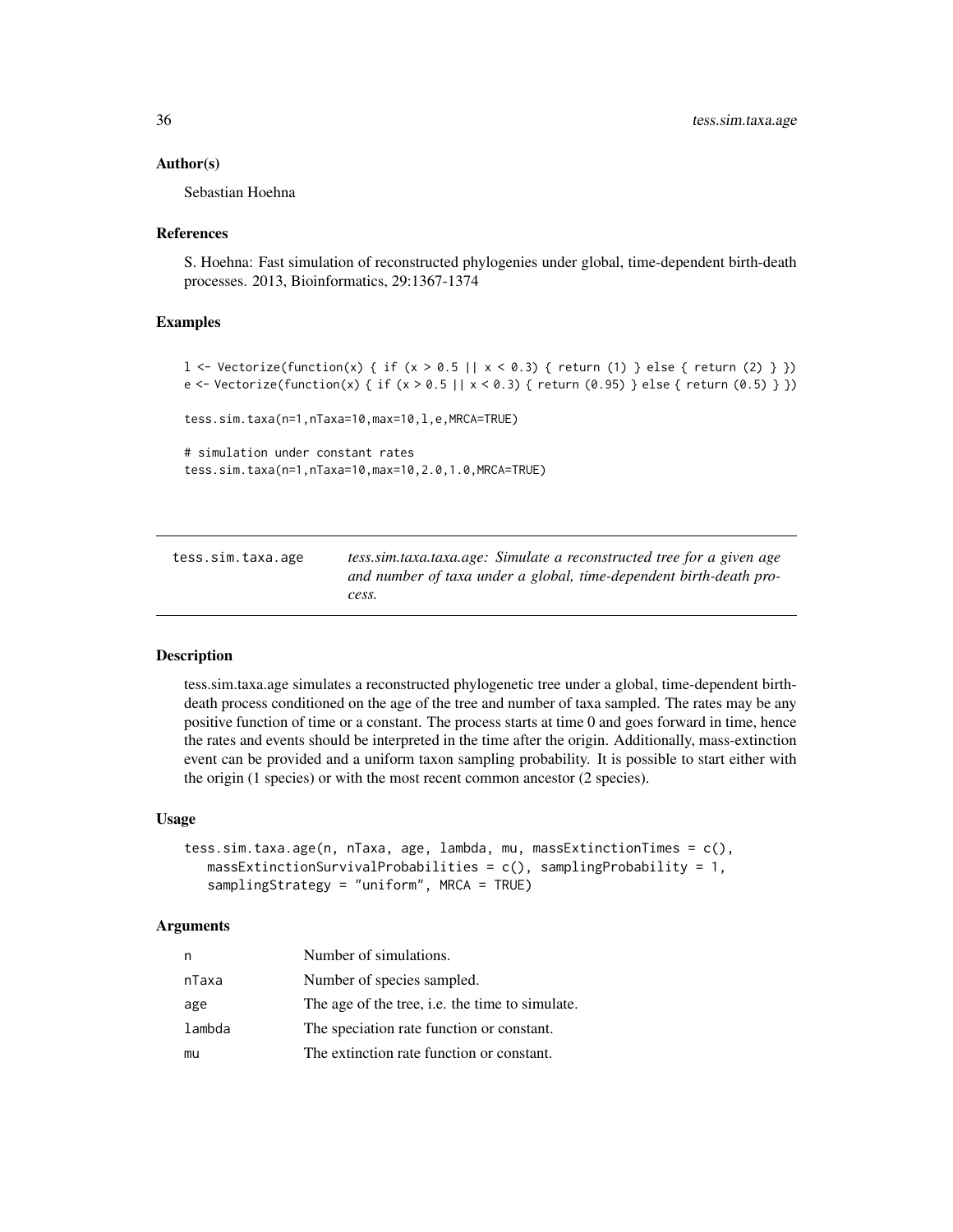<span id="page-36-0"></span>

#### Value

Returns a tree in 'phylo' format.

# Author(s)

Sebastian Hoehna

# References

S. Hoehna: Fast simulation of reconstructed phylogenies under global, time-dependent birth-death processes. 2013, Bioinformatics, 29:1367-1374

# Examples

l <- Vectorize(function(x) { if (x > 0.5 || x < 0.3) { return (1) } else { return (2) } }) e <- Vectorize(function(x) { if (x > 0.5 || x < 0.3) { return (0.95) } else { return (0.5) } })

tess.sim.taxa.age(n=1,l,e,nTaxa=10,age=1,MRCA=TRUE)

# simulation under constant rates tess.sim.taxa.age(n=1,2.0,1.0,nTaxa=10,age=1,MRCA=TRUE)

tess.steppingStoneSampling

*tess.steppingStoneSampling: Marginal likelihood estimation via Stepping-Stone-Sampling.*

# Description

tess.steppingStoneSampling uses a power posterior series and stepping-stone-sampling to estimate the marginal likelihood of a model.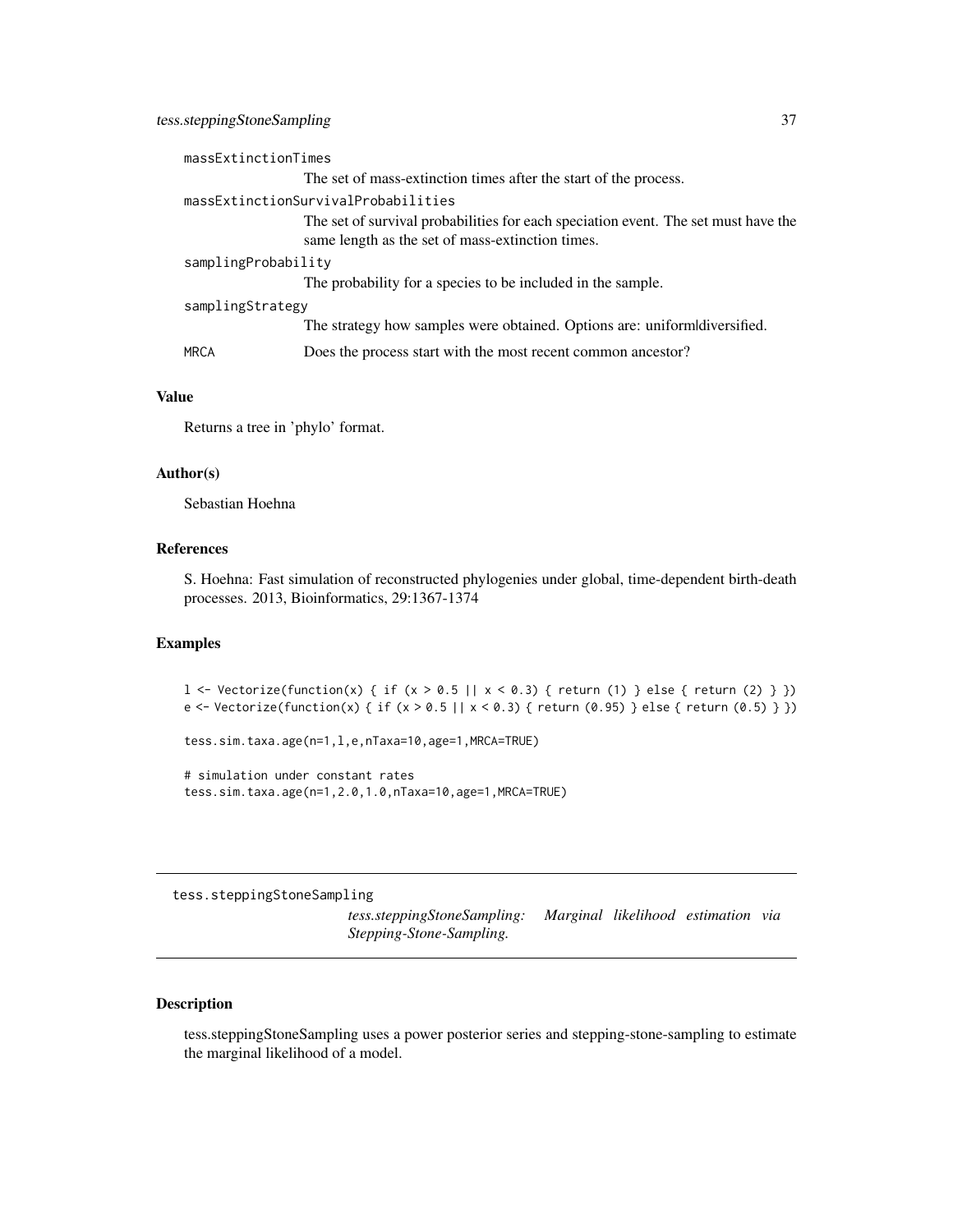```
tess.steppingStoneSampling(likelihoodFunction,priors,parameters,logTransforms,
                           iterations,burnin=round(iterations/3),K=50)
```
# Arguments

likelihoodFunction

|               | The log-likelihood function which will be called internally by likelihood Func-<br>tion(parameters). |
|---------------|------------------------------------------------------------------------------------------------------|
| priors        | A list of functions of the log-prior-densities of each parameter.                                    |
| parameters    | The initial parameter value list.                                                                    |
| logTransforms | A vector of booleans telling if log-transform for the parameters should be used<br>(e.g. for rates). |
| iterations    | The number of iterations for the MCMC.                                                               |
| burnin        | The number of iterations to burn before starting the MCMC.                                           |
| K             | The number of stepping stones.                                                                       |

# Value

Returns the posterior samples for the parameters.

#### Author(s)

Sebastian Hoehna

# References

Xie et al., 2011: Improving marginal likelihood estimation for Bayesian phylogenetic model selection Baele et al., 2012: Improving the accuracy of demographic and molecular clock model comparison while accommodating phylogenetic uncertainty Baele et al., 2013: Accurate Model Selection of Relaxed Molecular Clocks in Bayesian Phylogenetics

```
data(cettiidae)
times <- as.numeric( branching.times(cettiidae) )
likelihood <- function(params) {
  # We use the parameters as diversification rate and turnover rate.
  # Thus we need to transform first
  b \leq params[1] + params[2]
  d \leftarrow params[2]
  lnl <- tess.likelihood(times,b,d,samplingProbability=1.0,log=TRUE)
  return (lnl)
}
```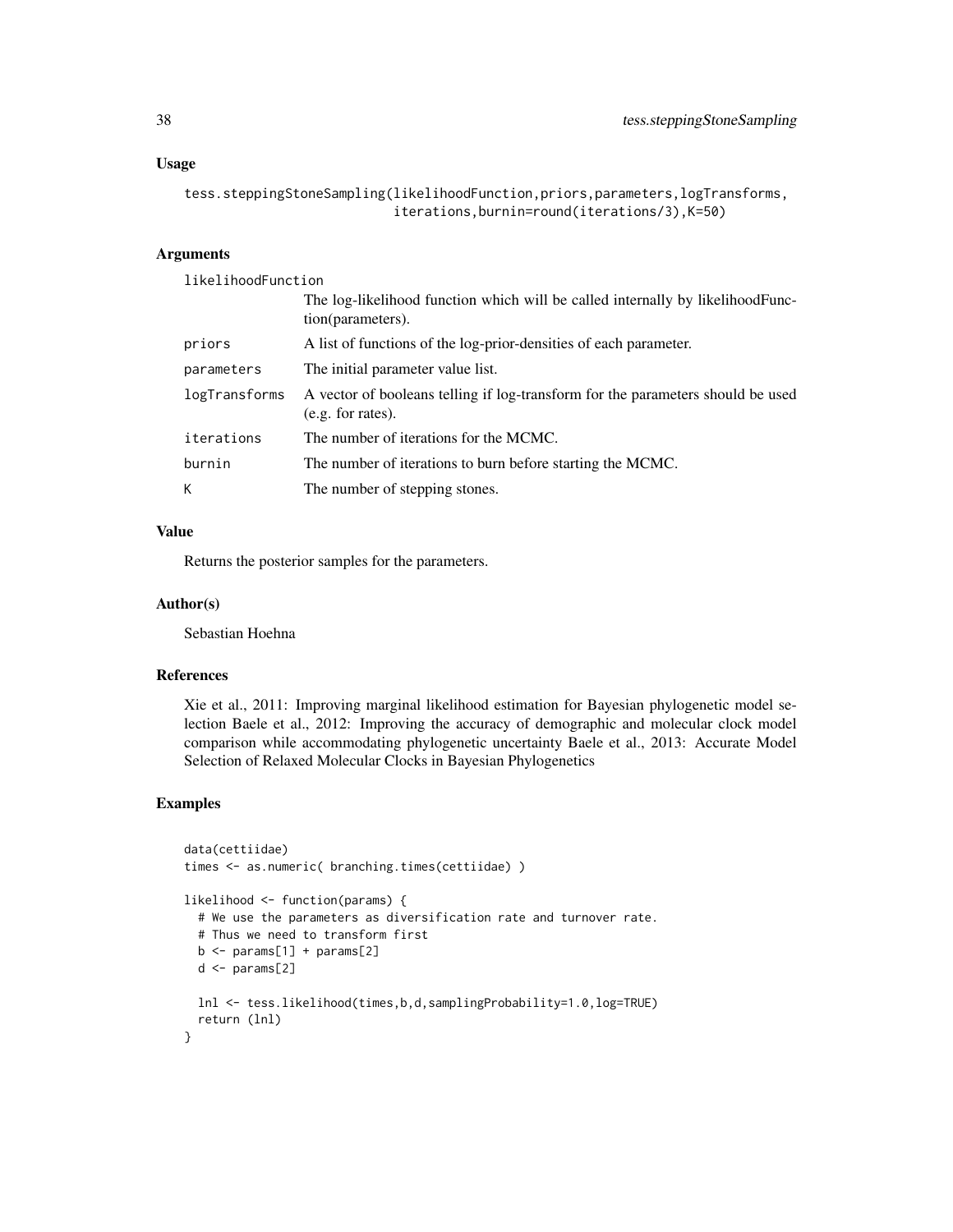```
prior_diversification <- function(x) { dexp(x,rate=0.1,log=TRUE) }
prior_turnover <- function(x) { dexp(x,rate=0.1,log=TRUE) }
priors <- c(prior_diversification,prior_turnover)
# Note, the number of iterations, the burnin
# and the number of stepping stones is too small here
# and should be adapted for real analyses
marginalLikelihood <- tess.steppingStoneSampling( likelihood,
  priors,
  runif(2,0,1),
  c(TRUE,TRUE),
  10,
  10,
  K=4)
```